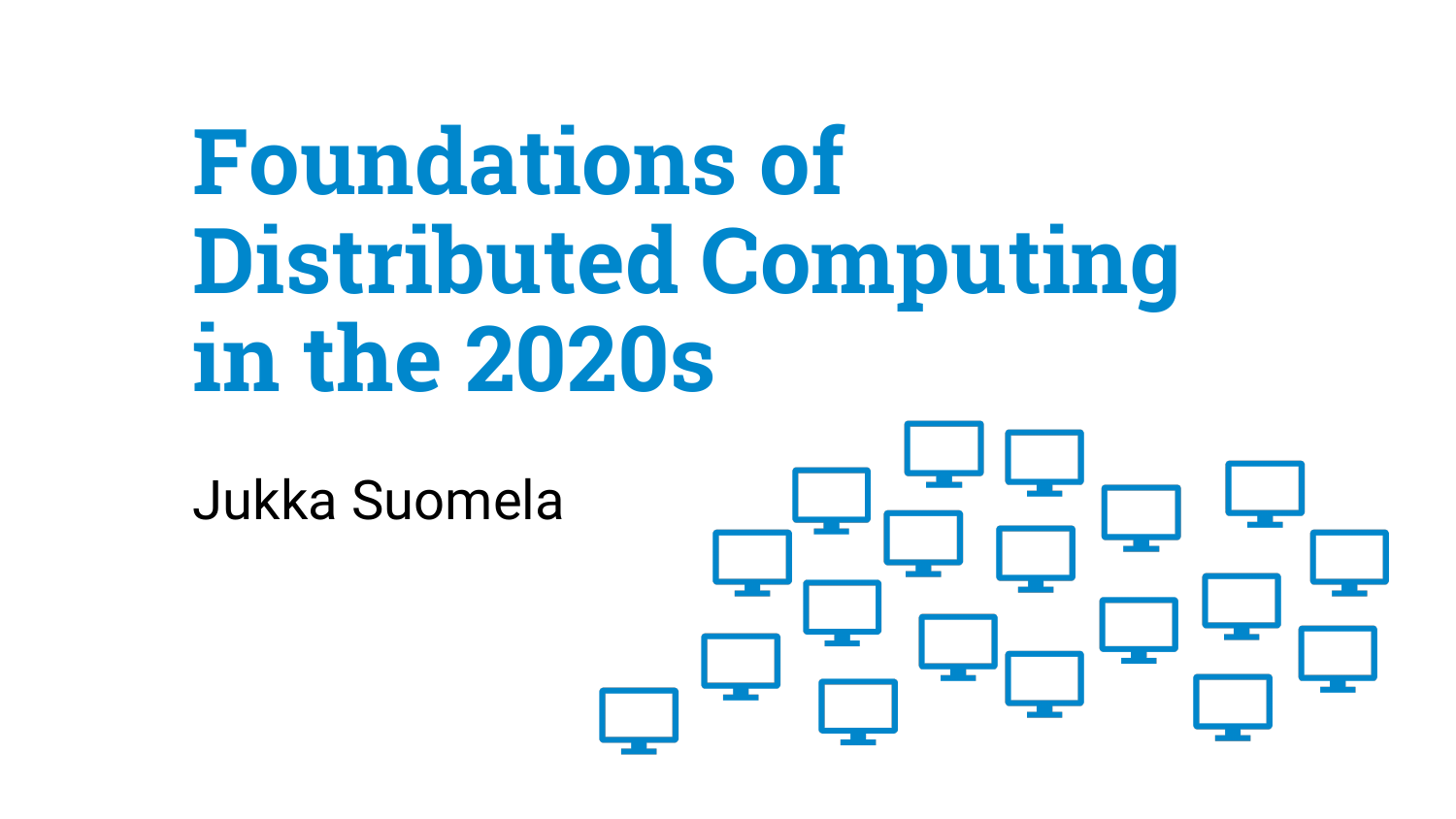## **What are the theoretical foundations of the modern society?**

- Modern world ≈ **large-scale communication networks**
- *Physical side:*
	- **practice:** computers, network equipment, laser, fiber optics, radio …
	- **solid theoretical foundations:** electromagnetism, quantum mechanics …

### • *Logical side:*

- **practice:** communication protocols, networked applications …
- **solid theoretical foundations: ???**



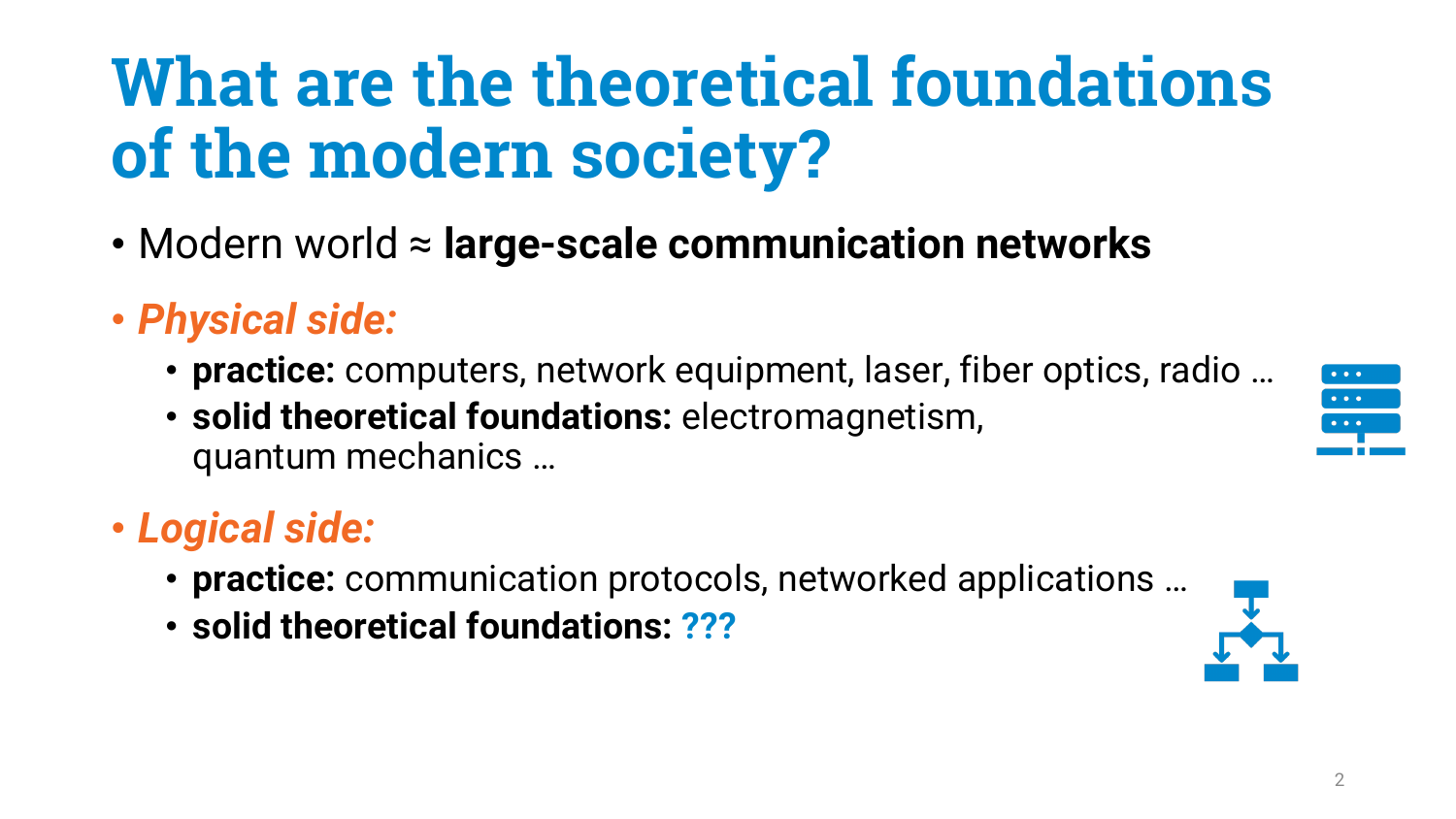## **Logical foundations of large communication networks**

#### • *Computers:*

- theory of computation, computability, computational complexity …
- *Communication between computers:*
	- information theory, communication complexity theory …
- *Computation in a network as a whole:*
	- theory of distributed computing

### Our focus today





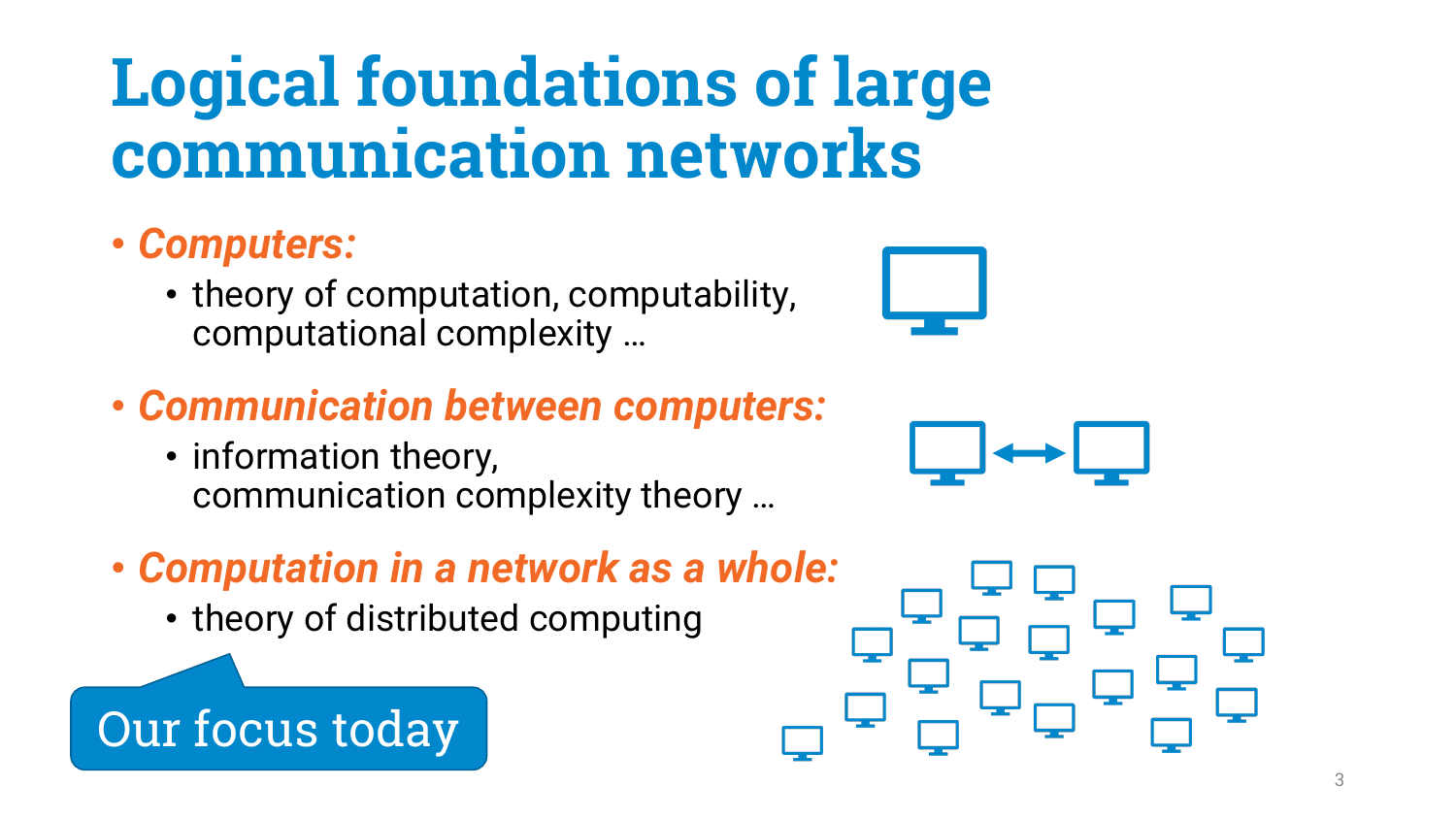## **Logical foundations of computers vs. computer networks**

• *Theory of computation:*

*Which tasks can be solved efficiently with a computer?*

• *Theory of distributed computing:*

*Which tasks can be solved efficiently in a large computer network?*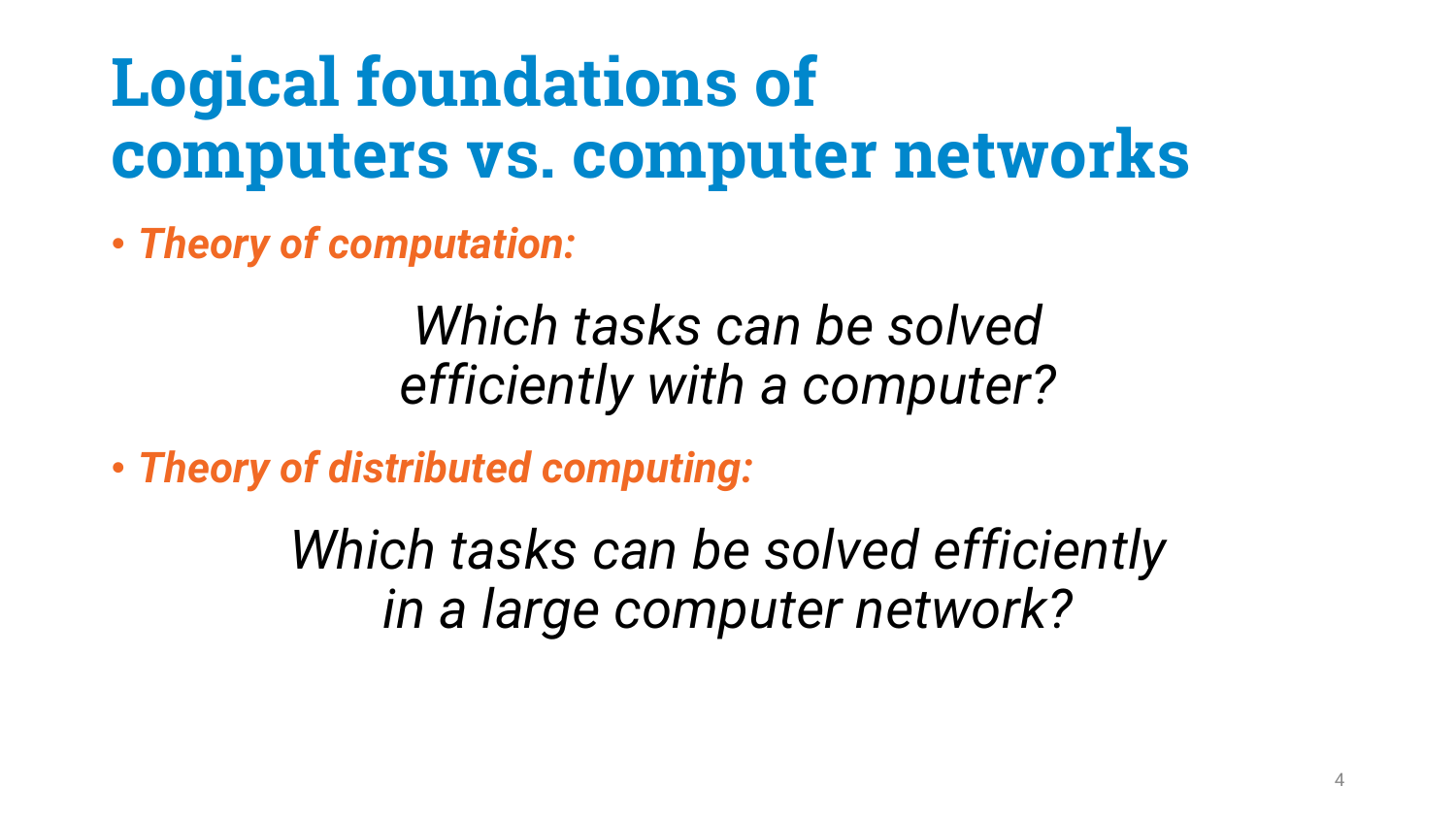# **Logical foundations of computers vs. computer networks**

- Example: **solving graph problems**
- *Theory of computation:*



- *"Here is a graph that is given as a string on a Turing machine tape"*
- How many **steps** does a Turing machine need to solve this problem?
- *Theory of distributed computing:*
	- *"I am a node in the middle of a very large graph"*
	- How **far** do I need to see to pick my own part of the solution?
	- How **much** of the graph do I need to see?
	- How many communication **rounds** are needed to solve the problem?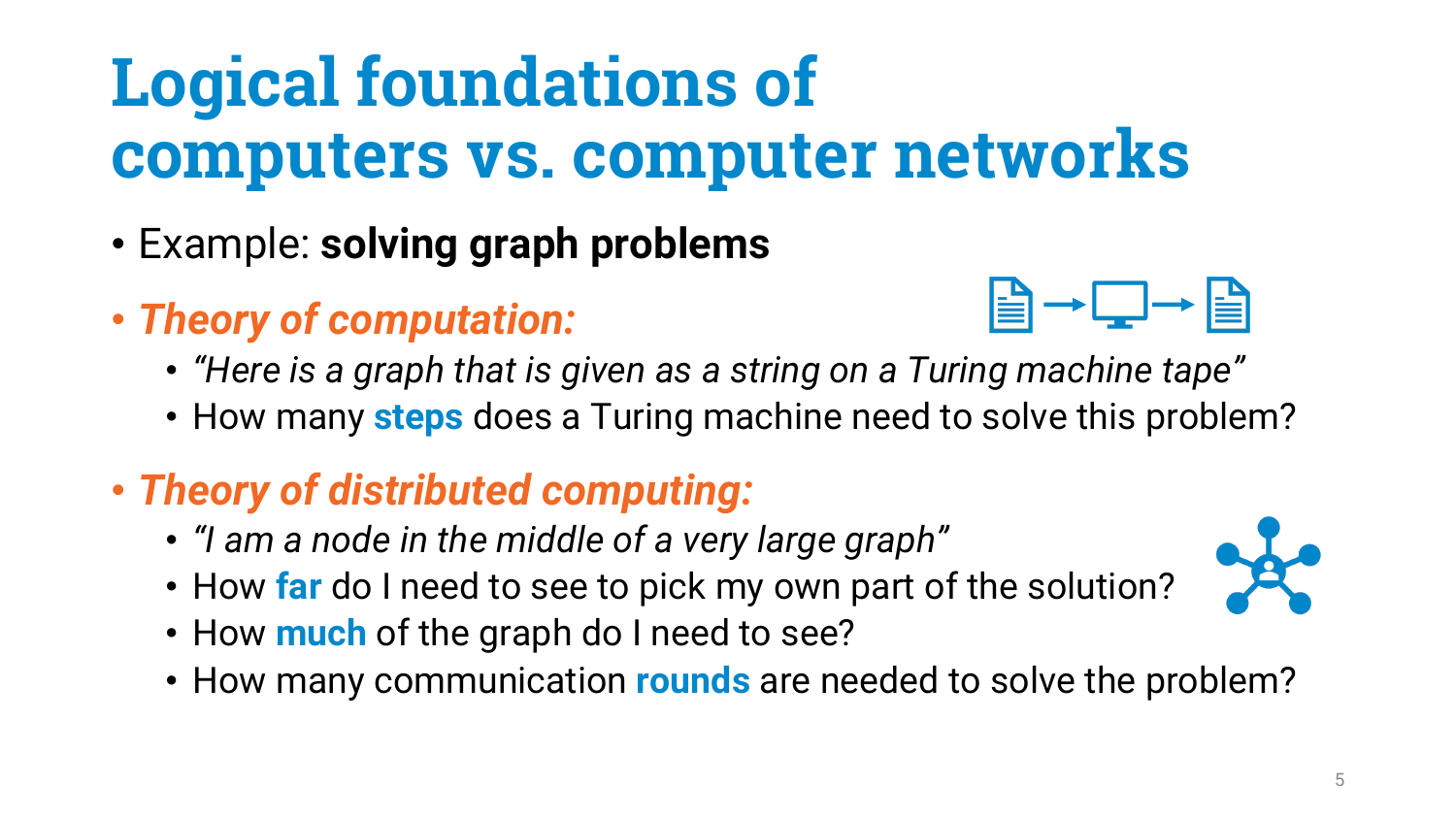#### **Local: am I part of a triangle?**



#### **Global: how far am I from the nearest triangle?**

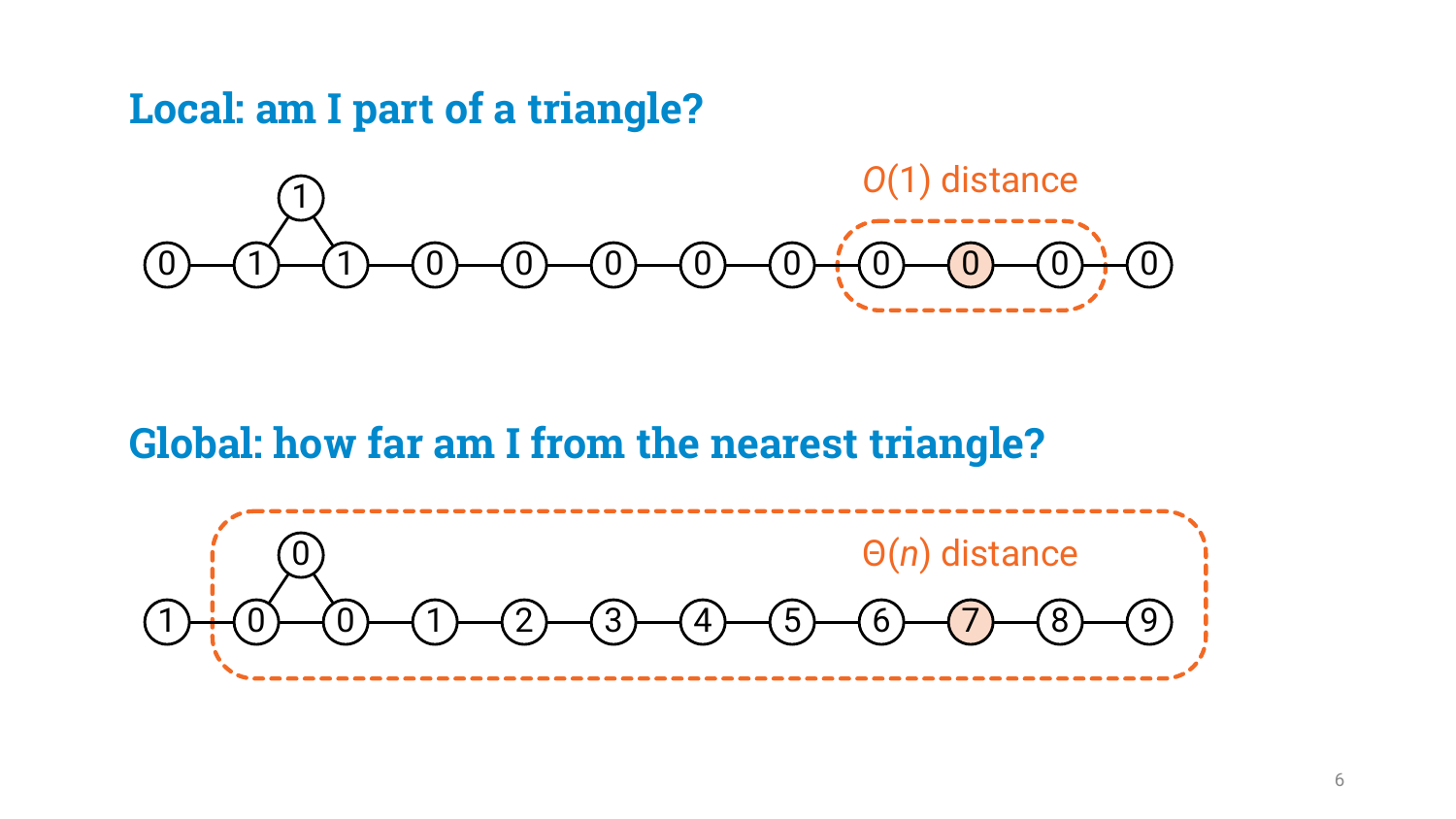# **Logical foundations of computers vs. computer networks**

- *Theory of computation:*
	- e.g. hugely influential framework of **NP-completeness** (1970s)
- *Theory of distributed computing:*
	- studied actively already since the 1980s
	- but we have only very recently started to really understand e.g. locality
	- solid theoretical foundations still largely missing
	- **lots of progress in the 2010s, tons of work left for the 2020s**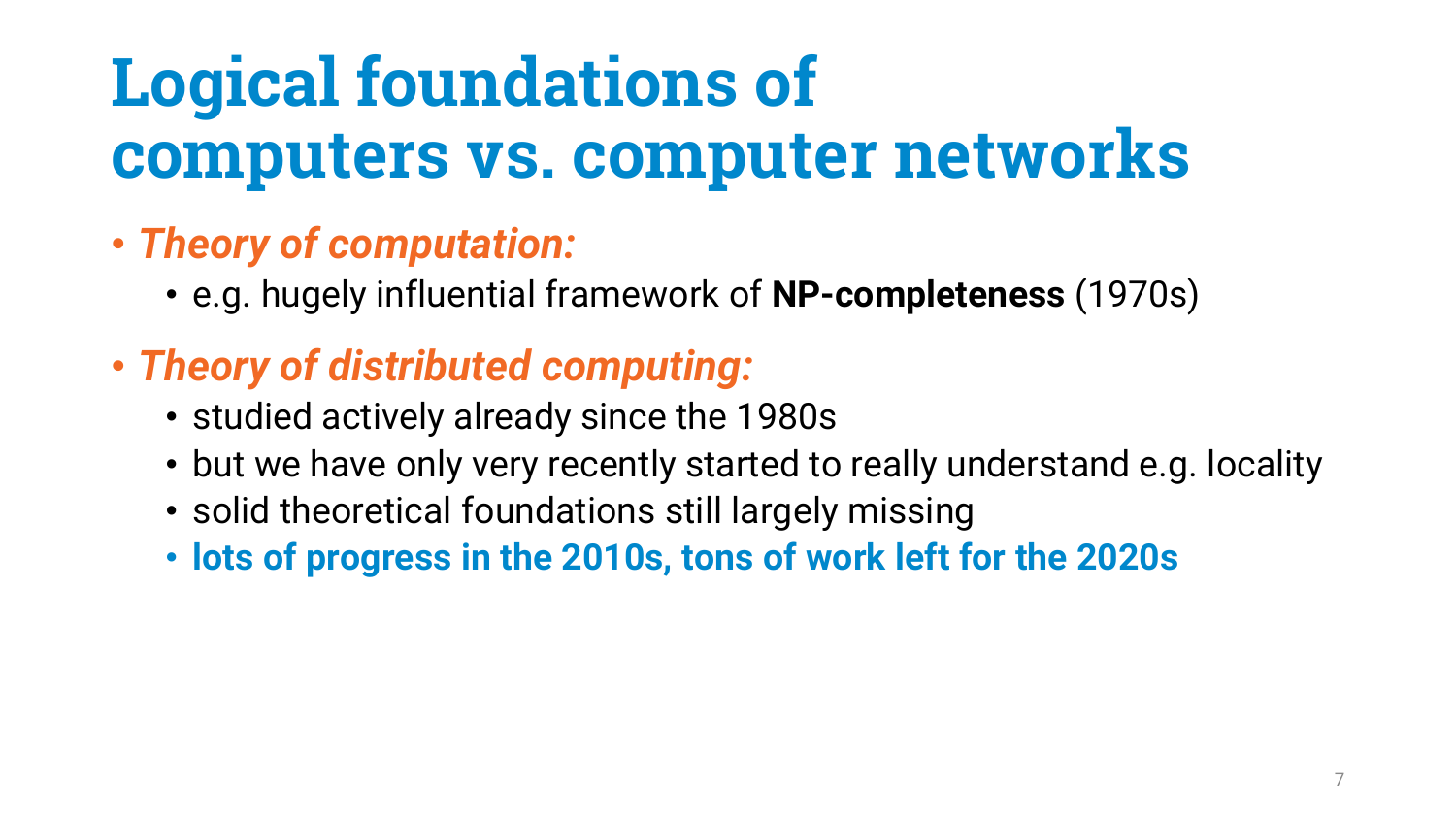# **Distributed computing before the 2010s**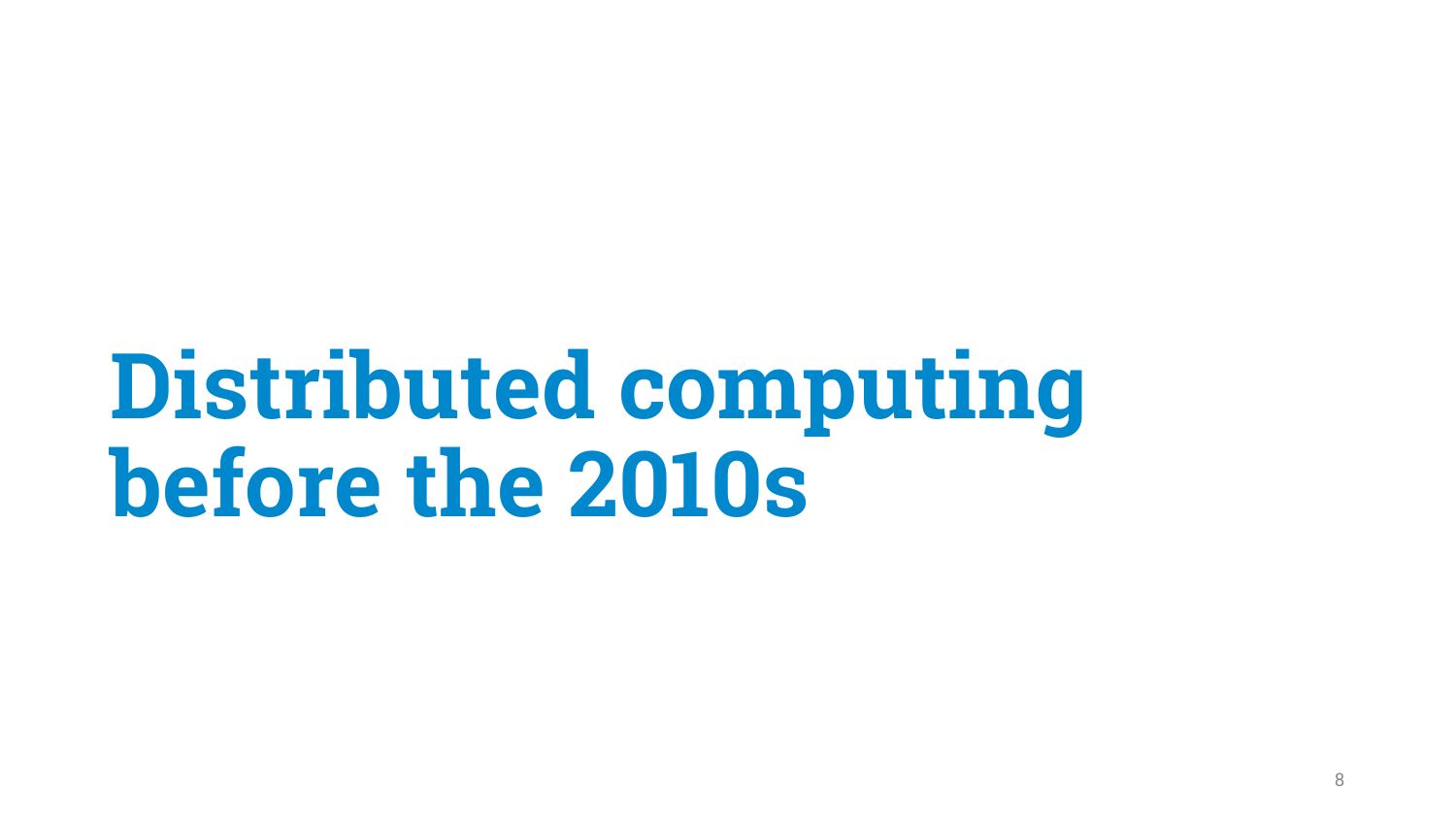## **Standard models of computing**

- **LOCAL model**
	- *input graph = computer network*
	- **initially:** each node has a unique ID + its own part of input
	- **communication round:** *each node sends a message to each neighbor*
	- **finally:** each nodes stops and outputs its own part of the solution

#### • **CONGEST model**

- bounded-size messages
- **Port-numbering model**
	- no unique IDs

Number of rounds = time = distance

**14**

**11**

**21**

**8**

**18**

**7**

**10**

**2**

**4**

**6**

**5**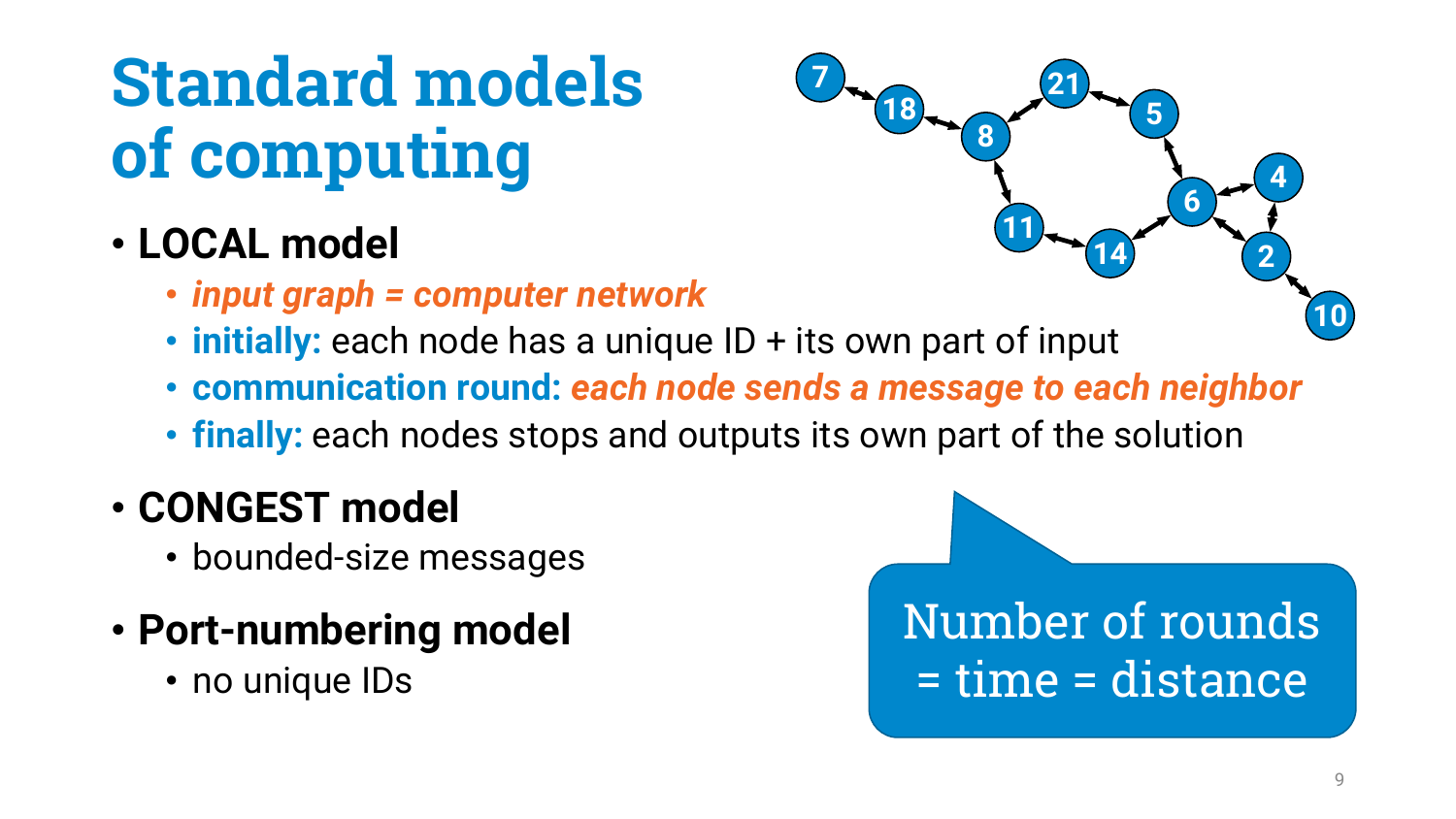## **Some important ideas and concepts**

- *Solving vs. checking*
	- finding a solution vs. verifying a solution
	- cf. deterministic vs. nondeterministic Turing machines, P vs. NP

 $\sqrt{2}$  1

3

2

3

 $\frac{3}{2}$  1

 $3 - 2$ 

 $\sqrt{2}$ 

- Problem family of "**locally checkable labelings**" (**LCL**s)
	- *O*(1) input labels, *O*(1) output labels, max degree *O*(1)
	- verification: check each radius-*O*(1) neighborhood
	- Naor & Stockmeyer (1993, 1995)
- Proof labeling schemes
	- Korman, Kutten, Peleg (2005)

Example: vertex coloring with 3 colors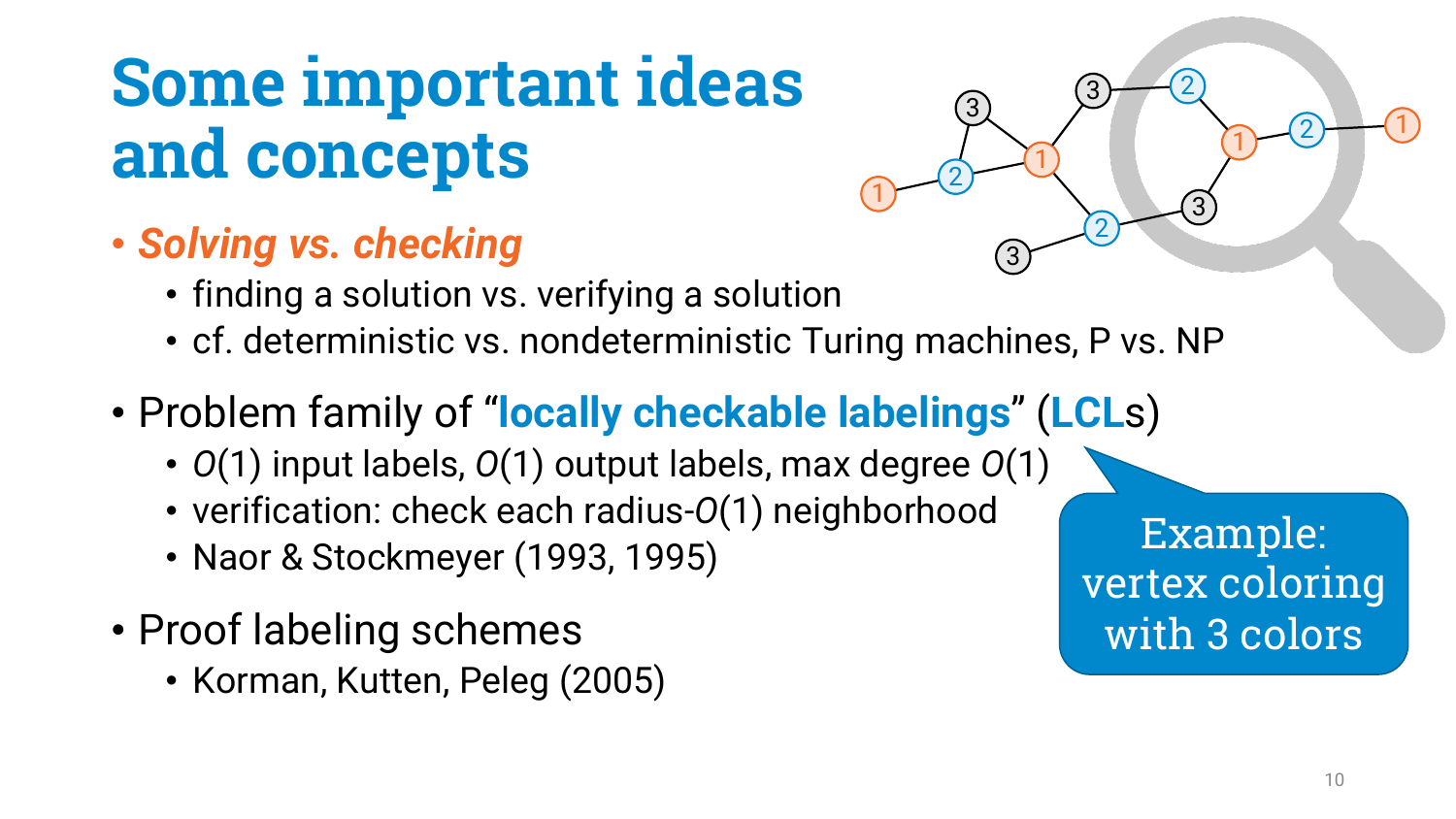| maximal              | maximal             |
|----------------------|---------------------|
| independent set      | matching            |
| $(\Delta+1)$ -vertex | $(2\Delta-1)$ -edge |
| coloring             | coloring            |

- *Key primitives for symmetry breaking*
	- e.g. input is a symmetric cycle  $\rightarrow$  output has to break symmetry
- *Trivial linear-time centralized algorithms*
	- e.g. maximal matching: pick non-adjacent edges until stuck
- **Can we solve these efficiently in a distributed setting?**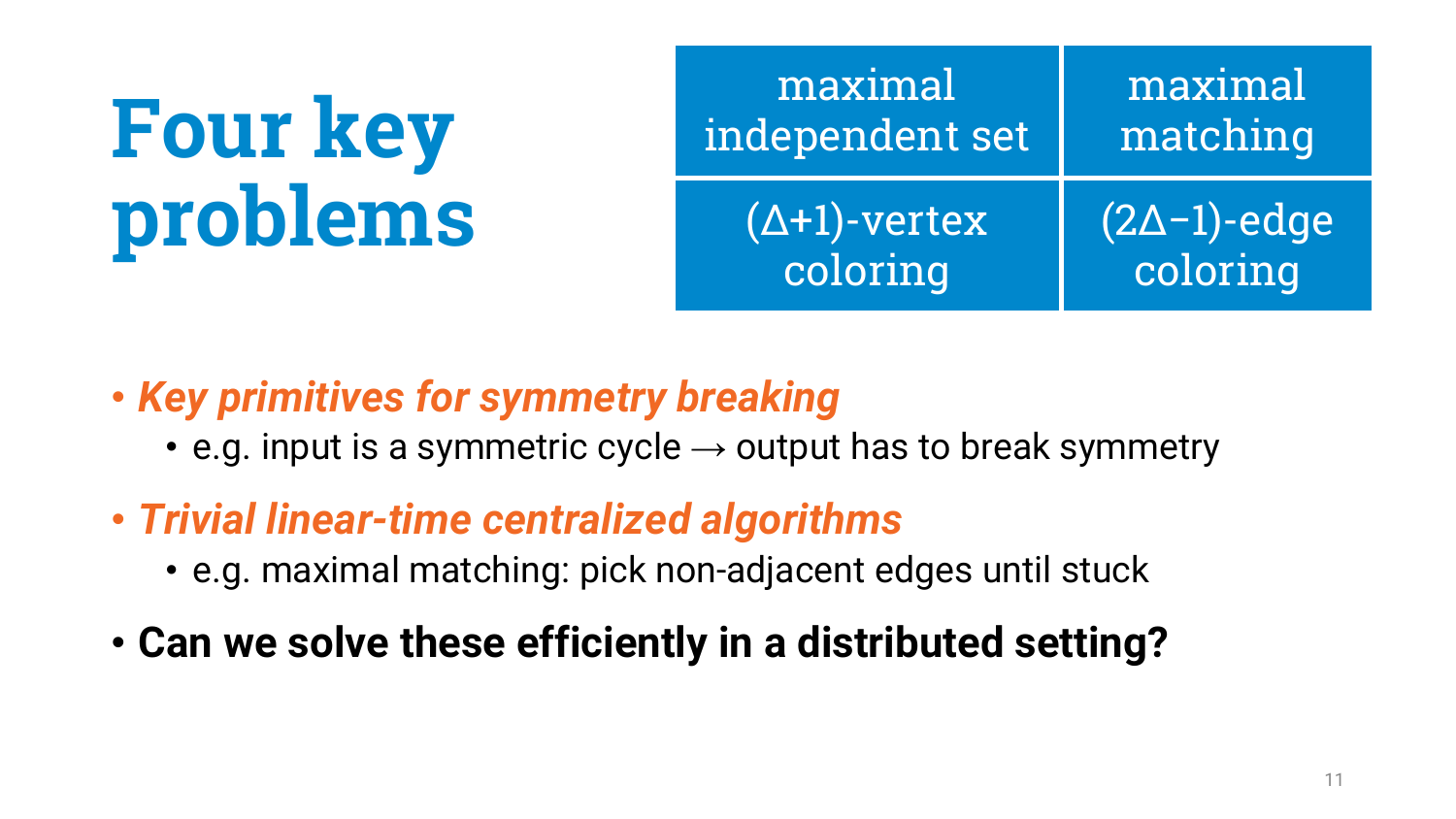| maximal              | maximal             |
|----------------------|---------------------|
| independent set      | matching            |
| $(\Delta+1)$ -vertex | $(2\Delta-1)$ -edge |
| coloring             | coloring            |

#### • *Pioneering work on upper bounds:*

- Cole & Vishkin (1986), Luby (1985, 1986), Alon, Babai, Itai (1986), Israeli & Itai (1986), Panconesi & Srinivasan (1996), Hanckowiak, Karonski, Panconesi (1998, 2001), Panconesi & Rizzi (2001) …
- *Pioneering work on lower bounds:*
	- Linial (1987, 1992), Naor (1991), Kuhn, Moscibroda, Wattenhofer (2004)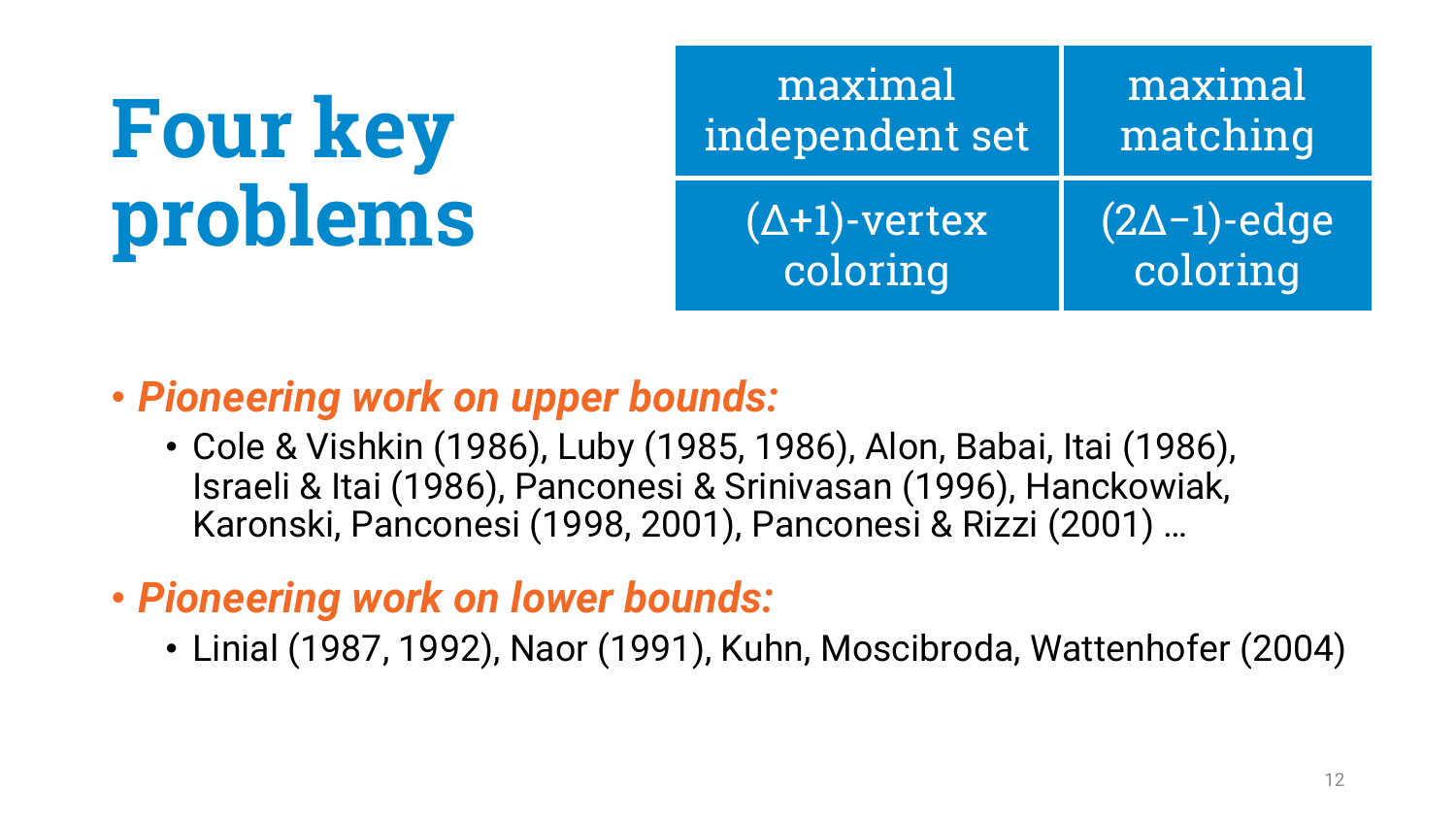| maximal              | maximal               |
|----------------------|-----------------------|
| independent set      | matching              |
| $(\Delta+1)$ -vertex | $(2\Delta - 1)$ -edge |
| coloring             | coloring              |

- Still wide gaps between upper and lower bounds
- Role of randomness poorly understood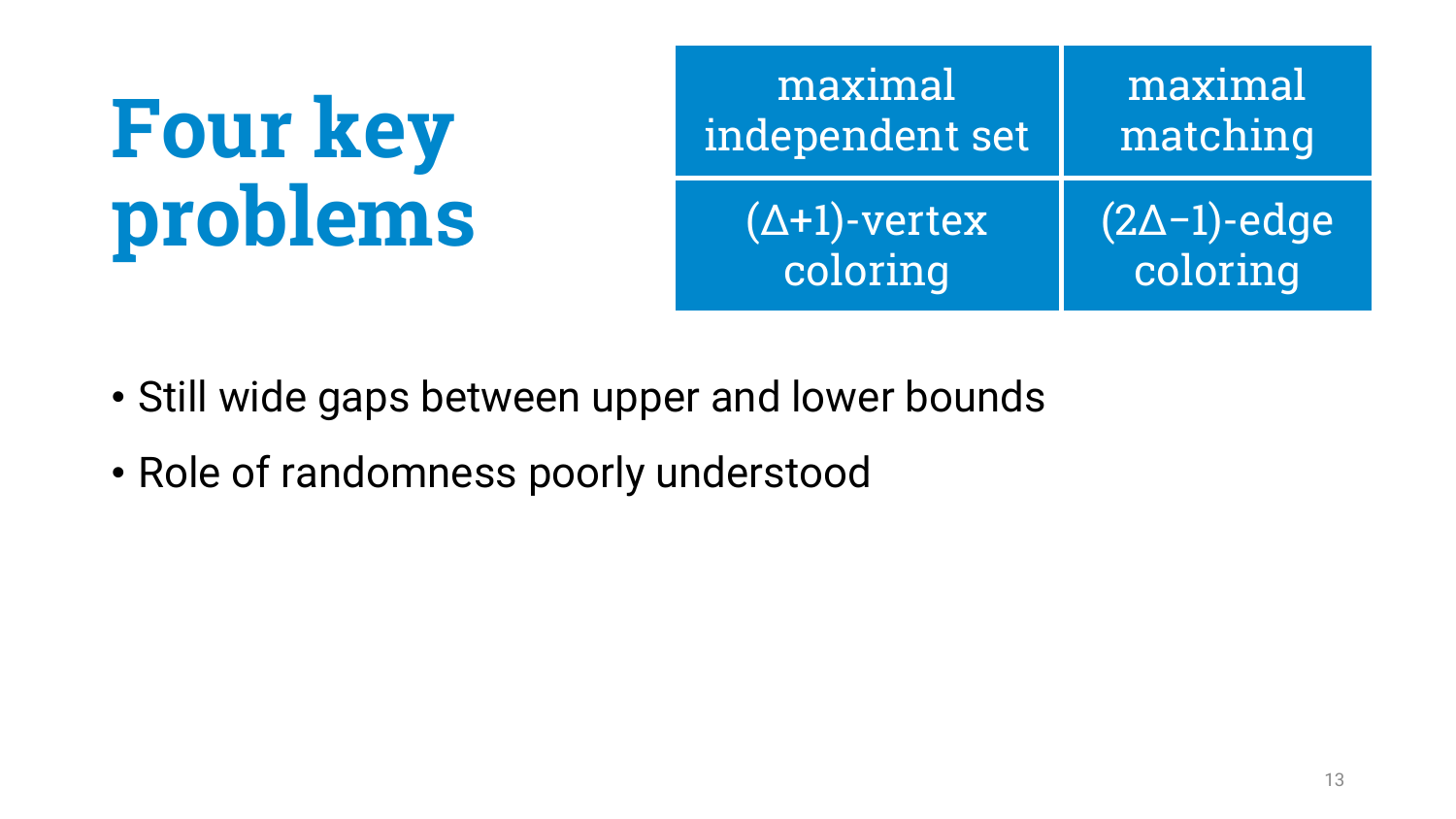# **Early days: summary**

- Lots of work focused on *specific problems*
	- proving upper & lower bounds for problem *X*
	- connecting complexity of problem *X* through reductions to problem *Y*
- Not so much effort in understanding the *overall landscape* of distributed computational complexity
	- what are the meaningful **classes** of problems?
	- what can we prove about entire classes of problems?
- We were lacking *general-purpose techniques* for studying distributed computing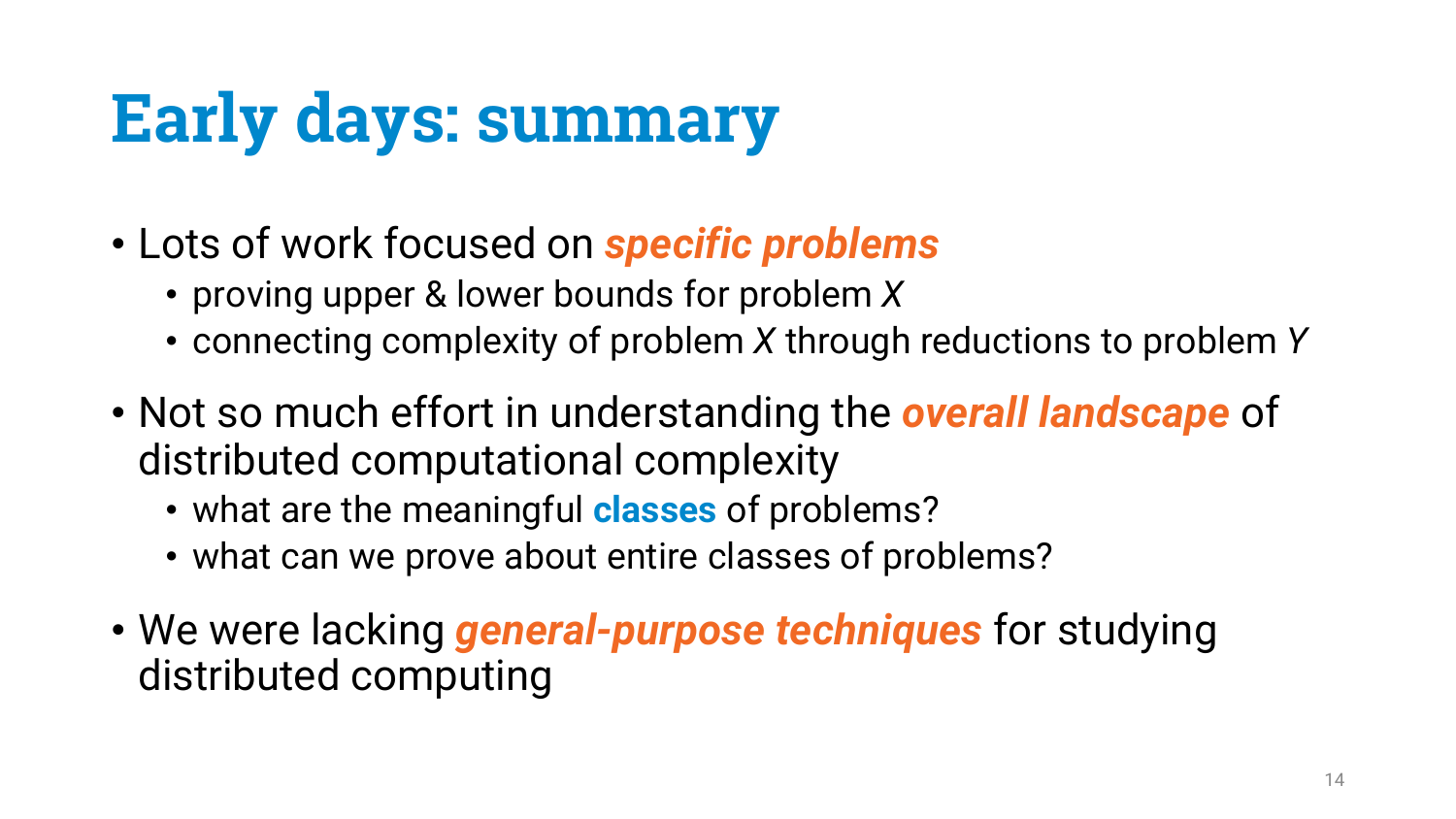# **Some highlights of distributed computing in the 2010s**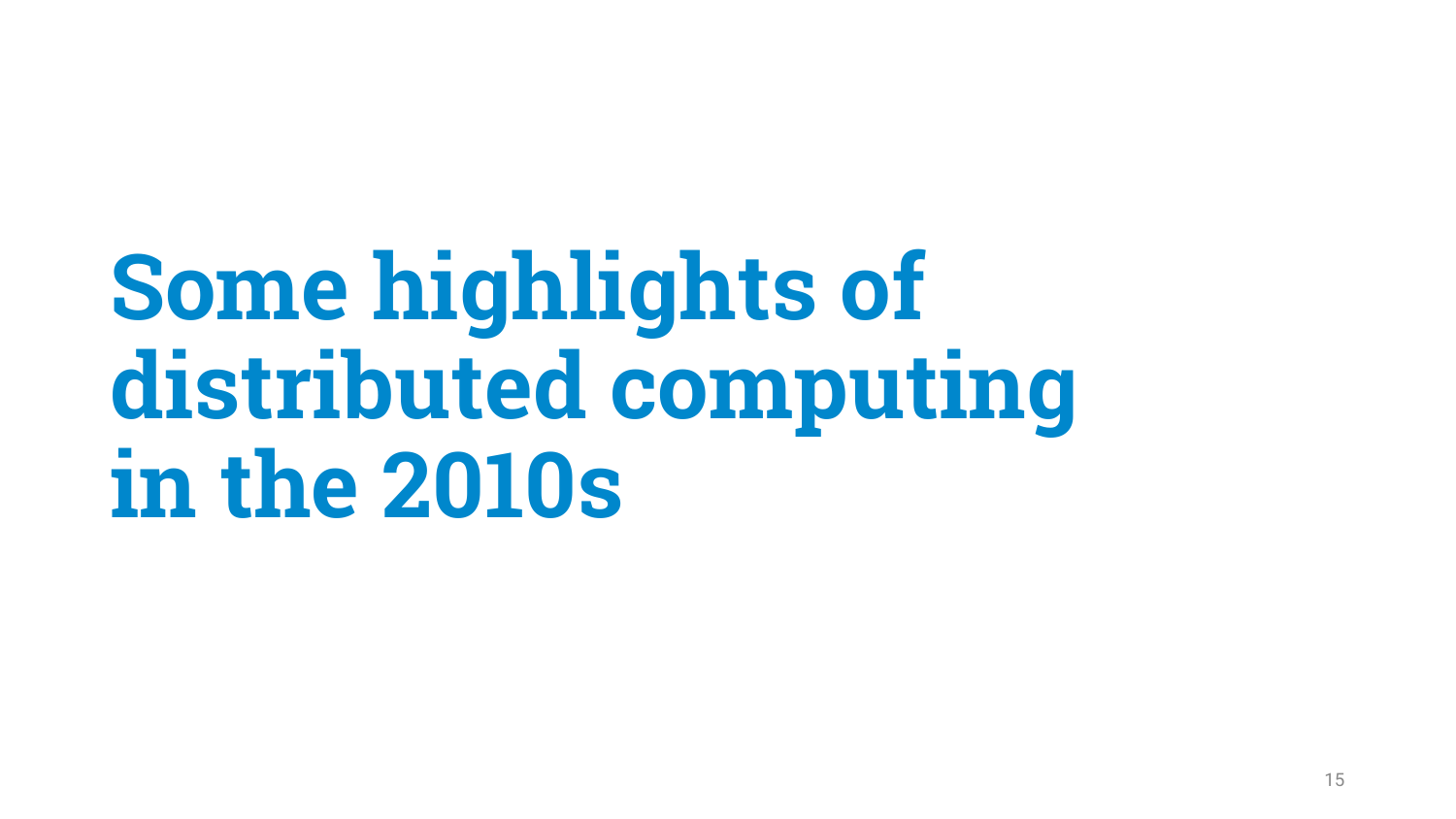# From the 2010s: **Classification of LCLs**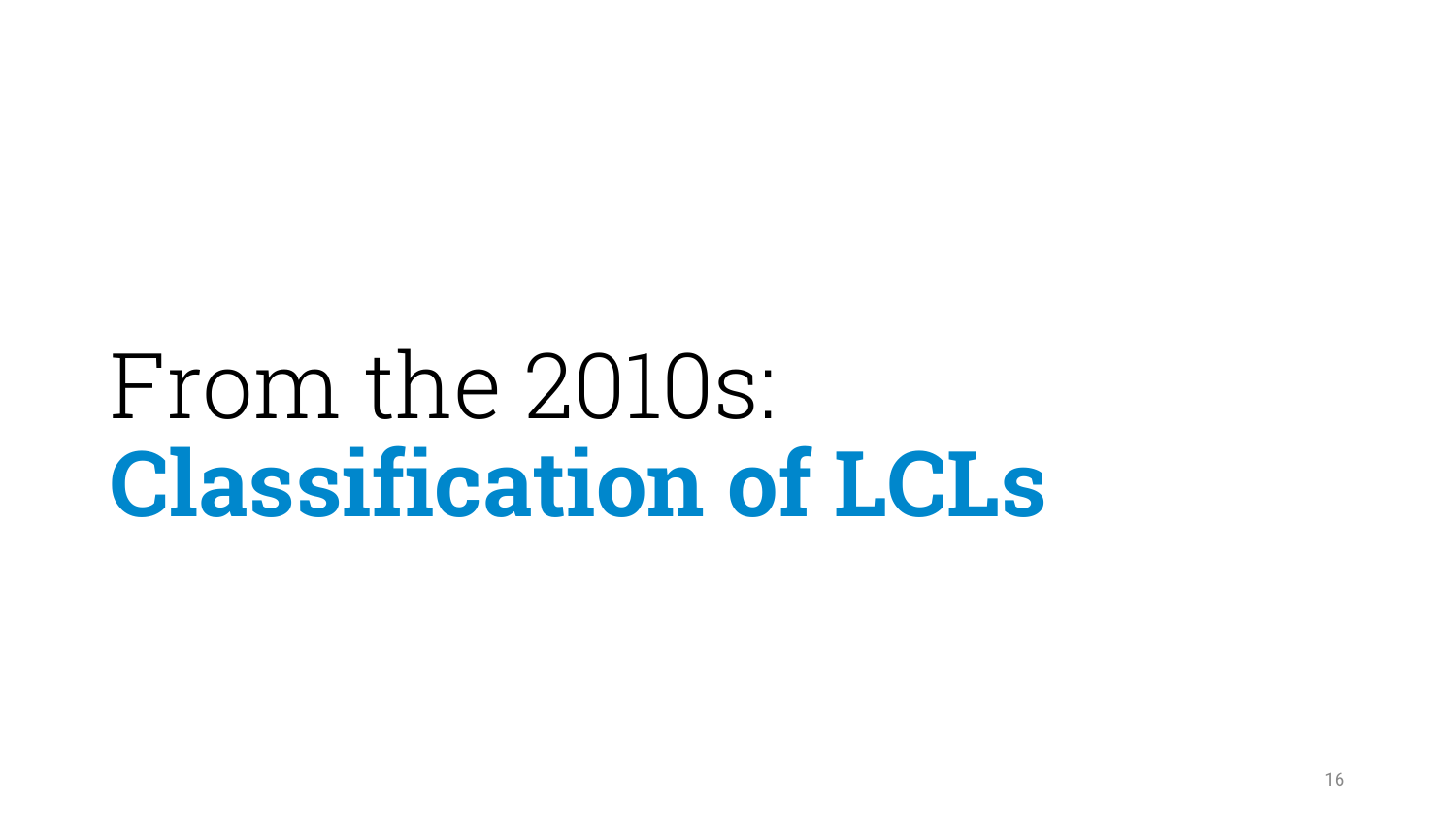# **LCL problems**

- Examples of LCL problems (in graphs of max degree  $\Delta = O(1)$ ):
	- **(Δ+1)-***coloring*, **Δ***-coloring*, **3***-coloring* …
	- *maximal independent set*, *maximal matching* …
	- *sinkless orientation*
		- orient all edges
		- all nodes of degree  $\geq$  3 have outdegree  $\geq$  1
	- *locally optimal cut*
		- label nodes black/white
		- at least half of the neighbors have opposite color
	- **SAT** (when interpreted as a graph problem)
	- many other constraint satisfaction problems

Can we say something about all of these?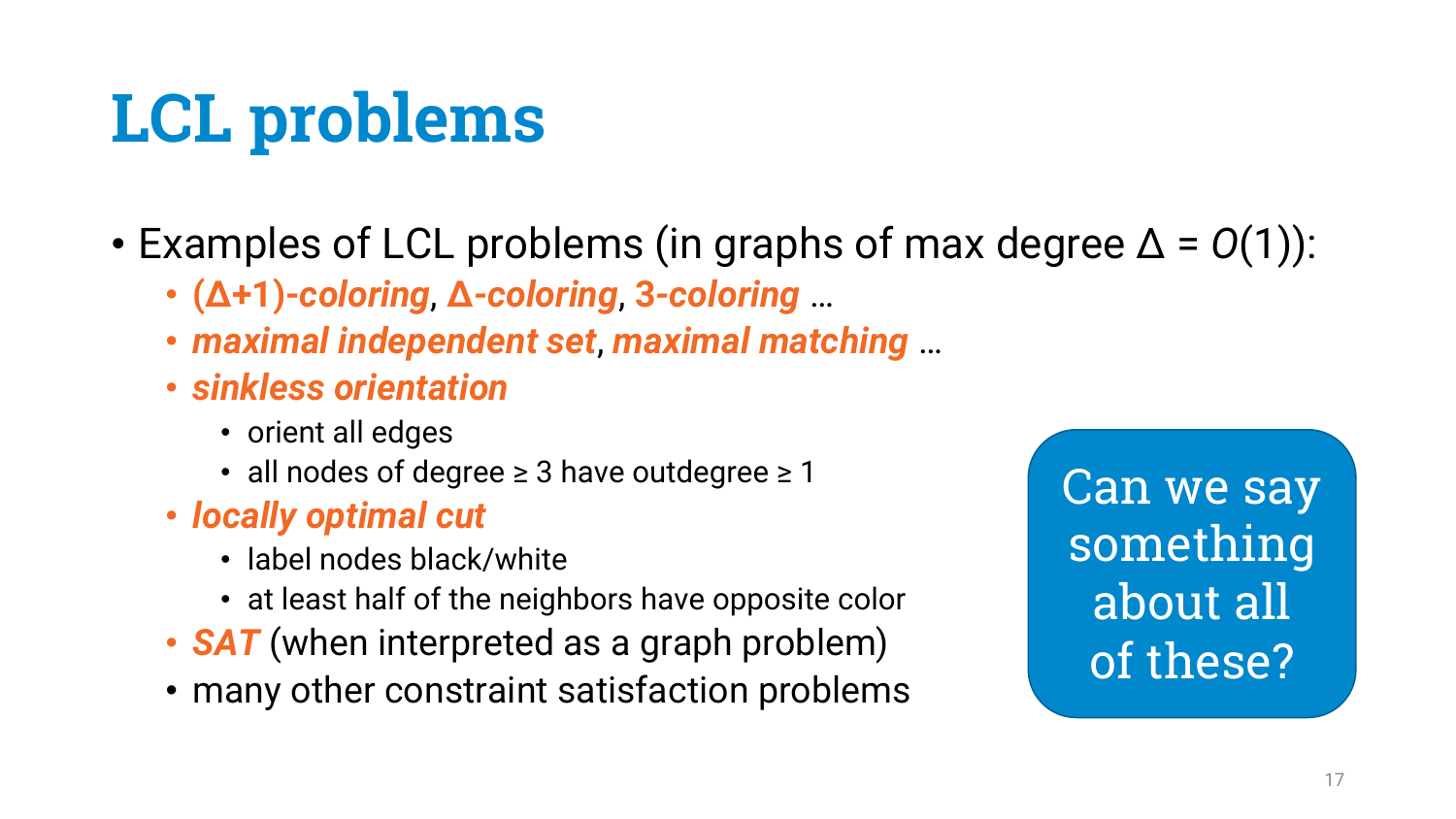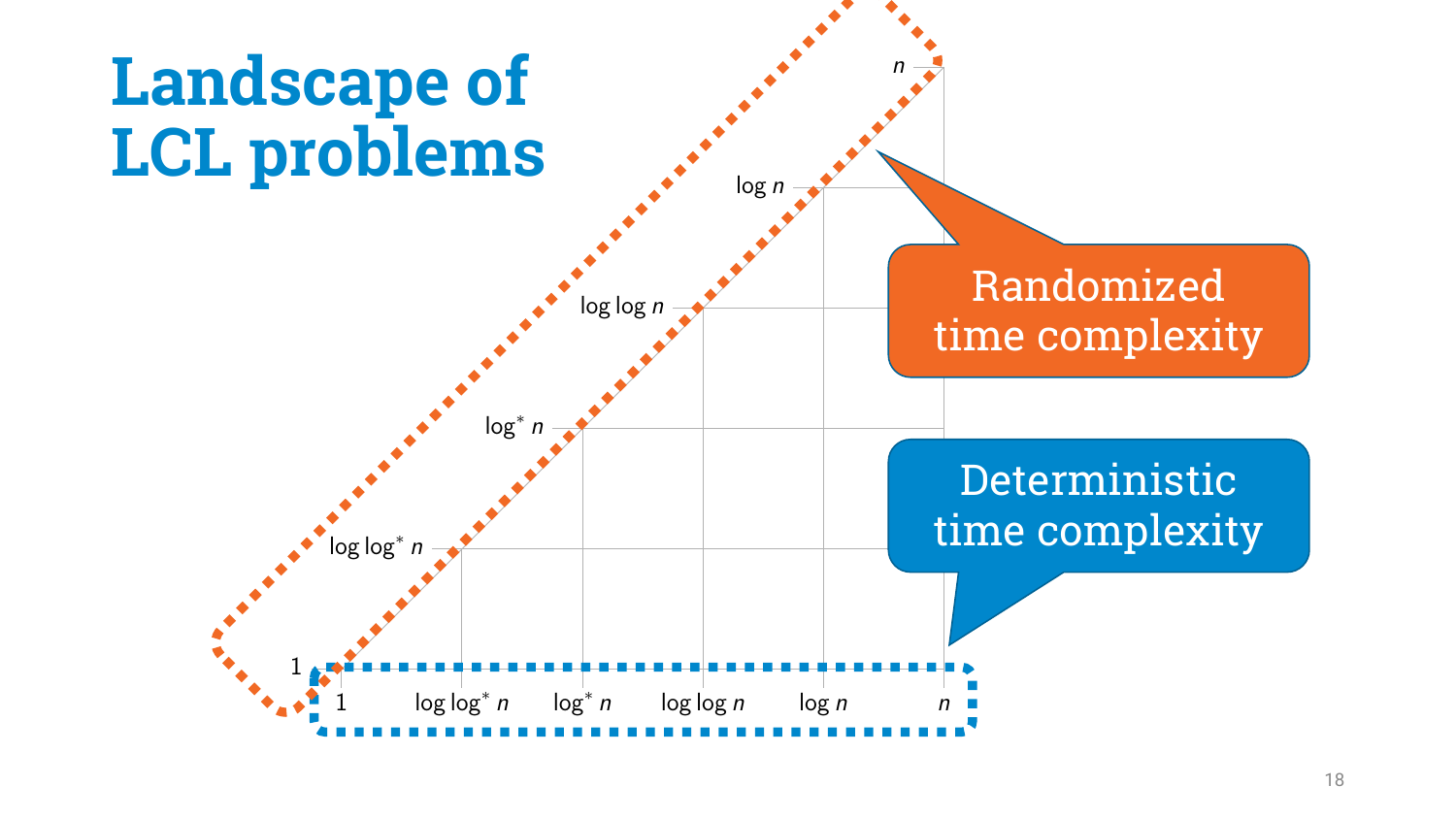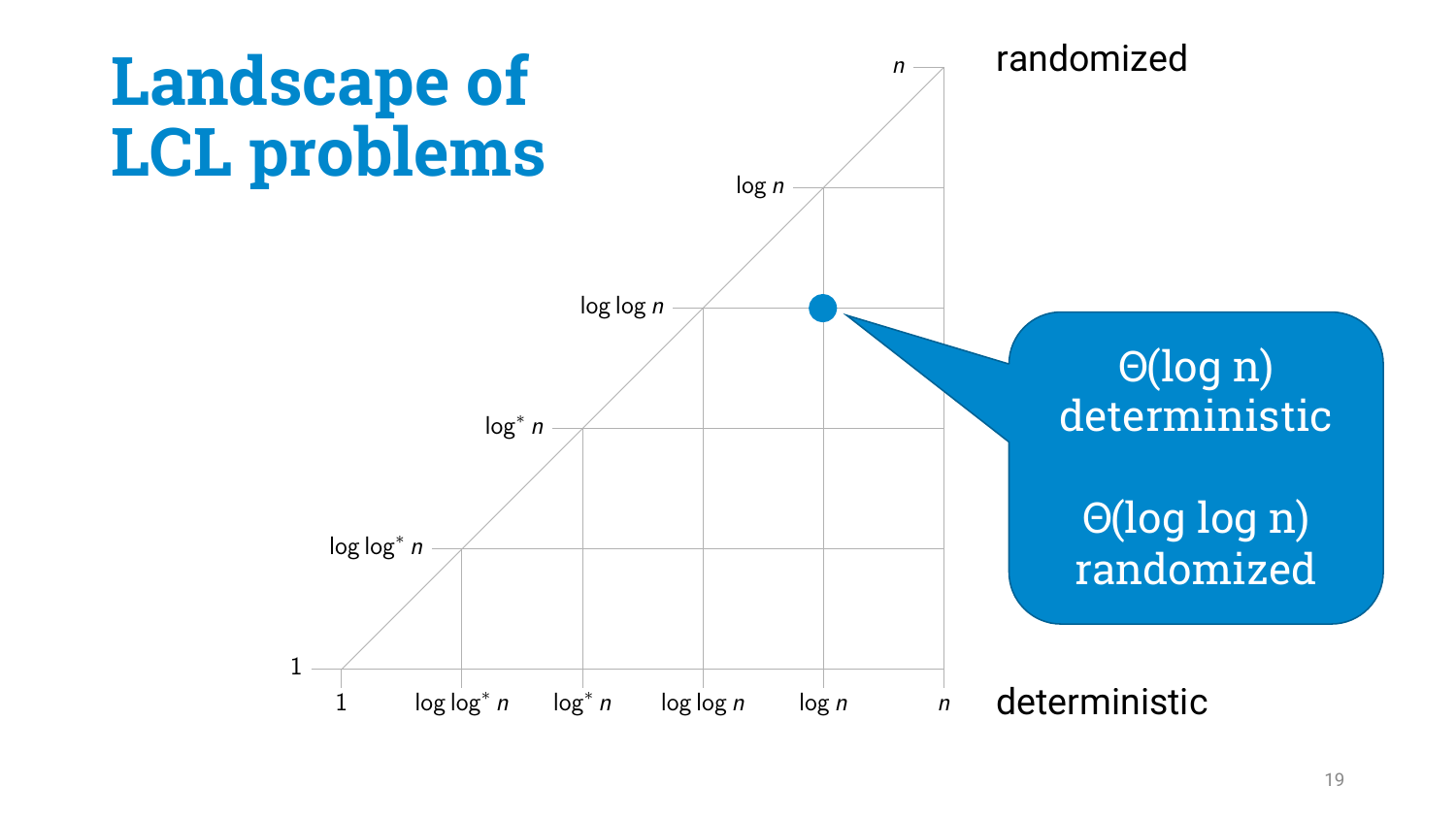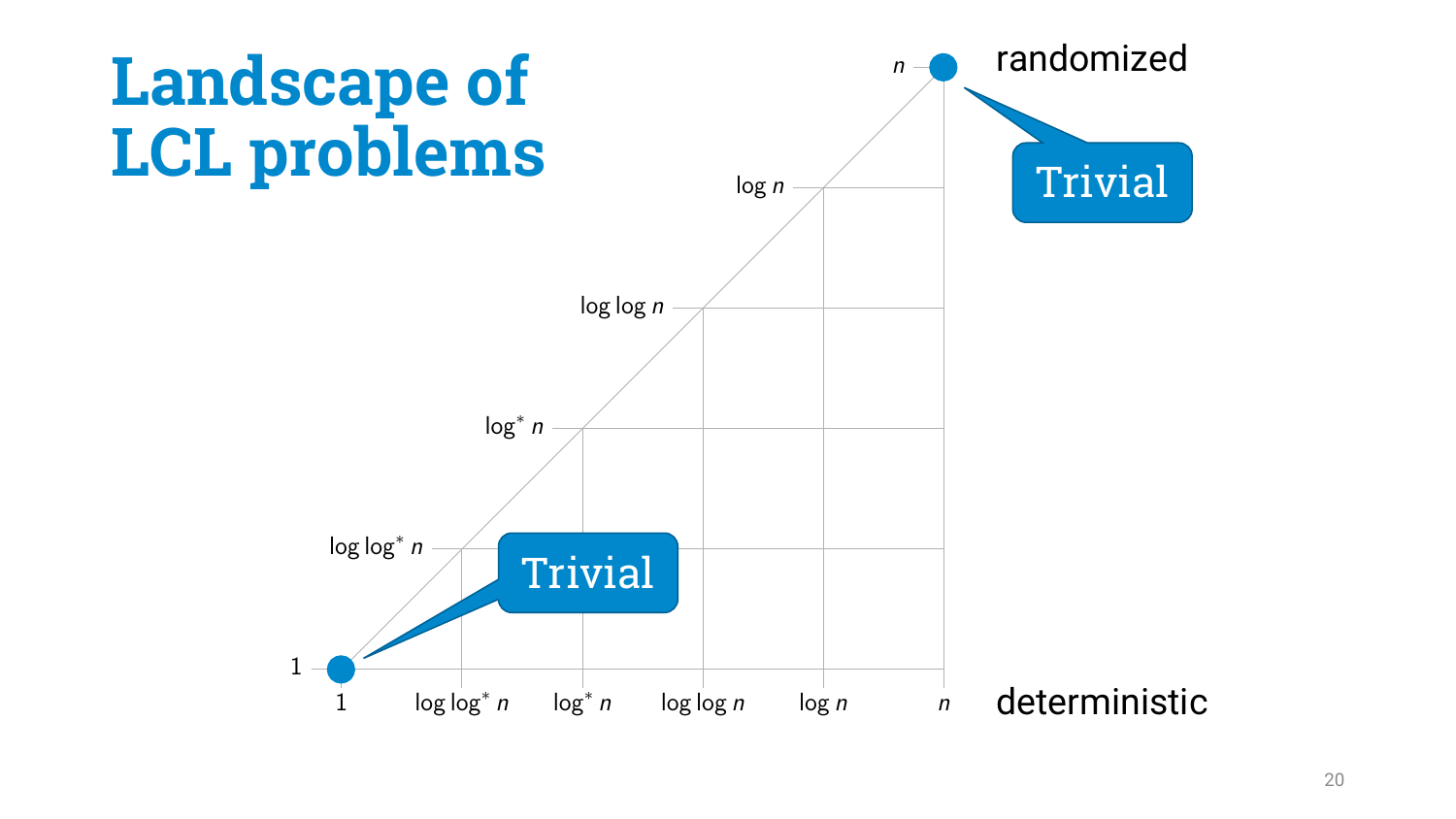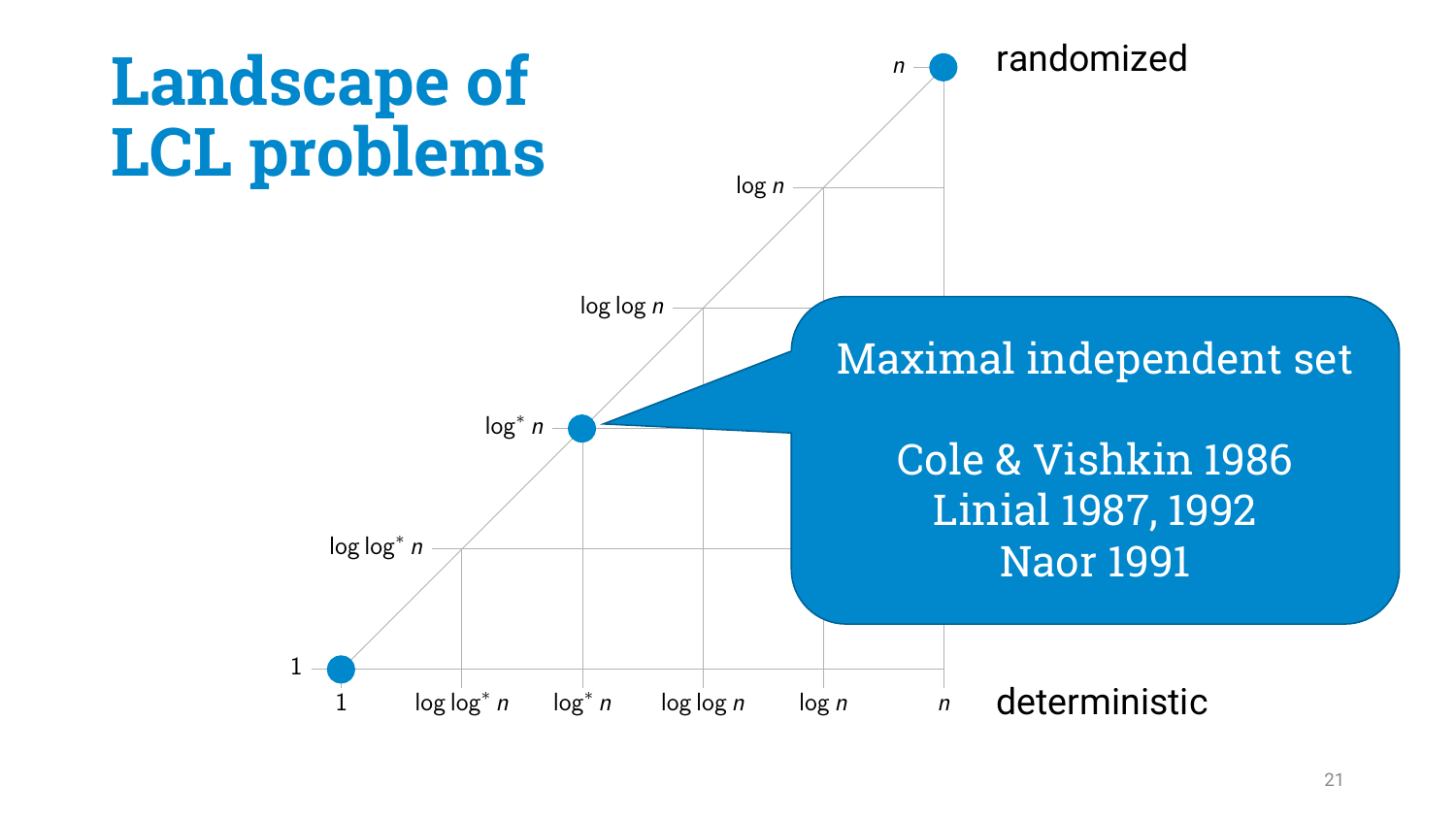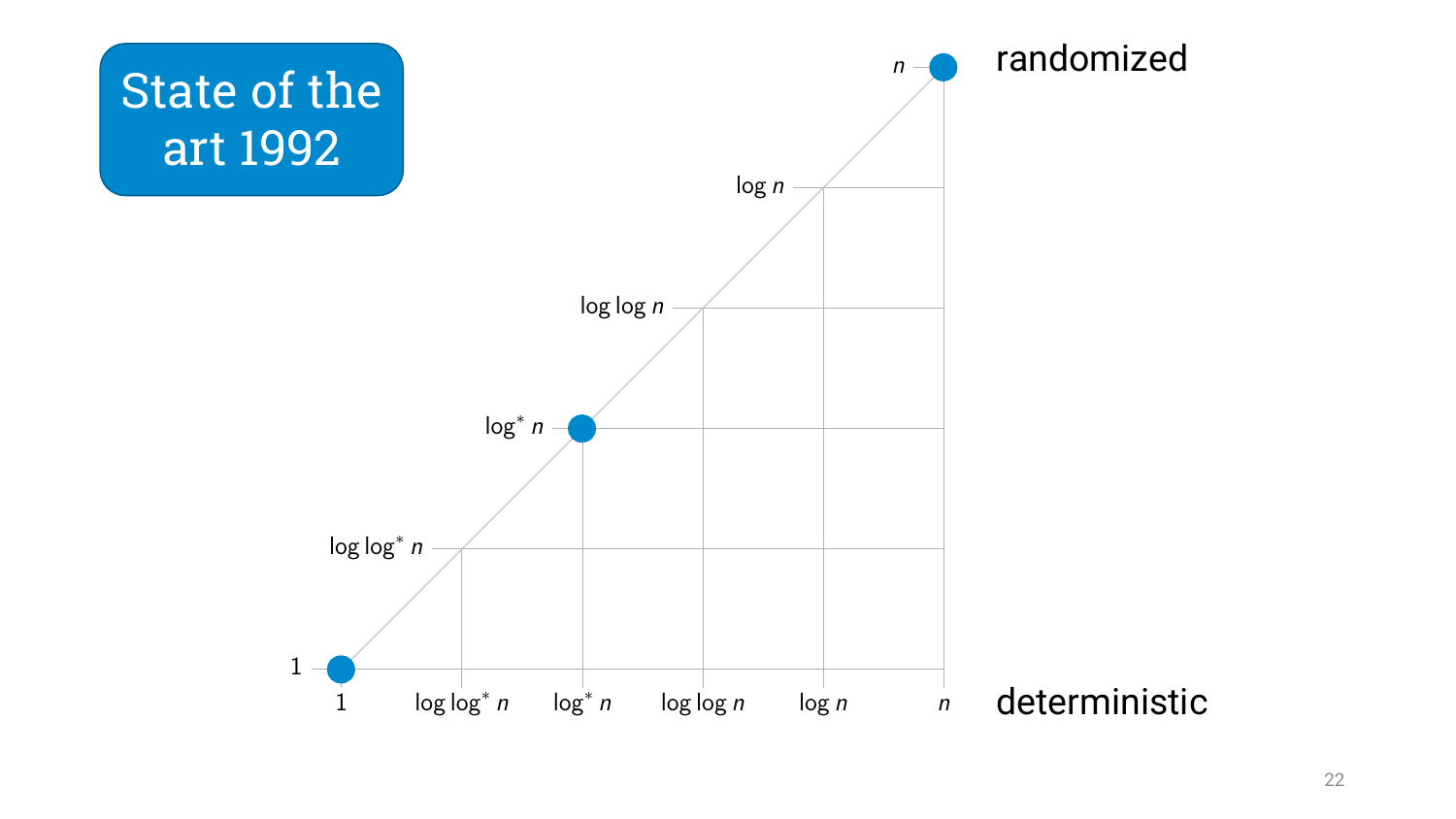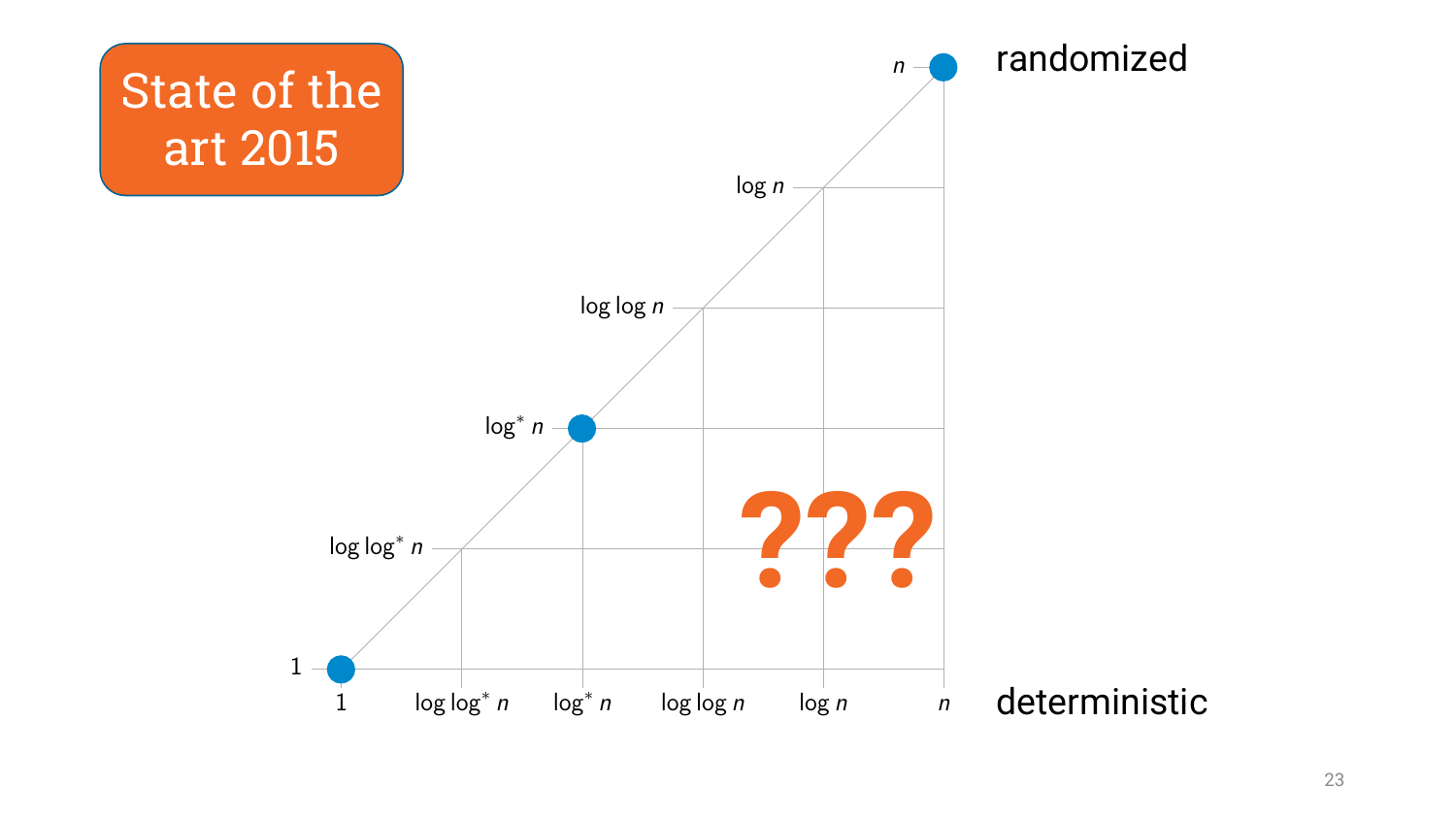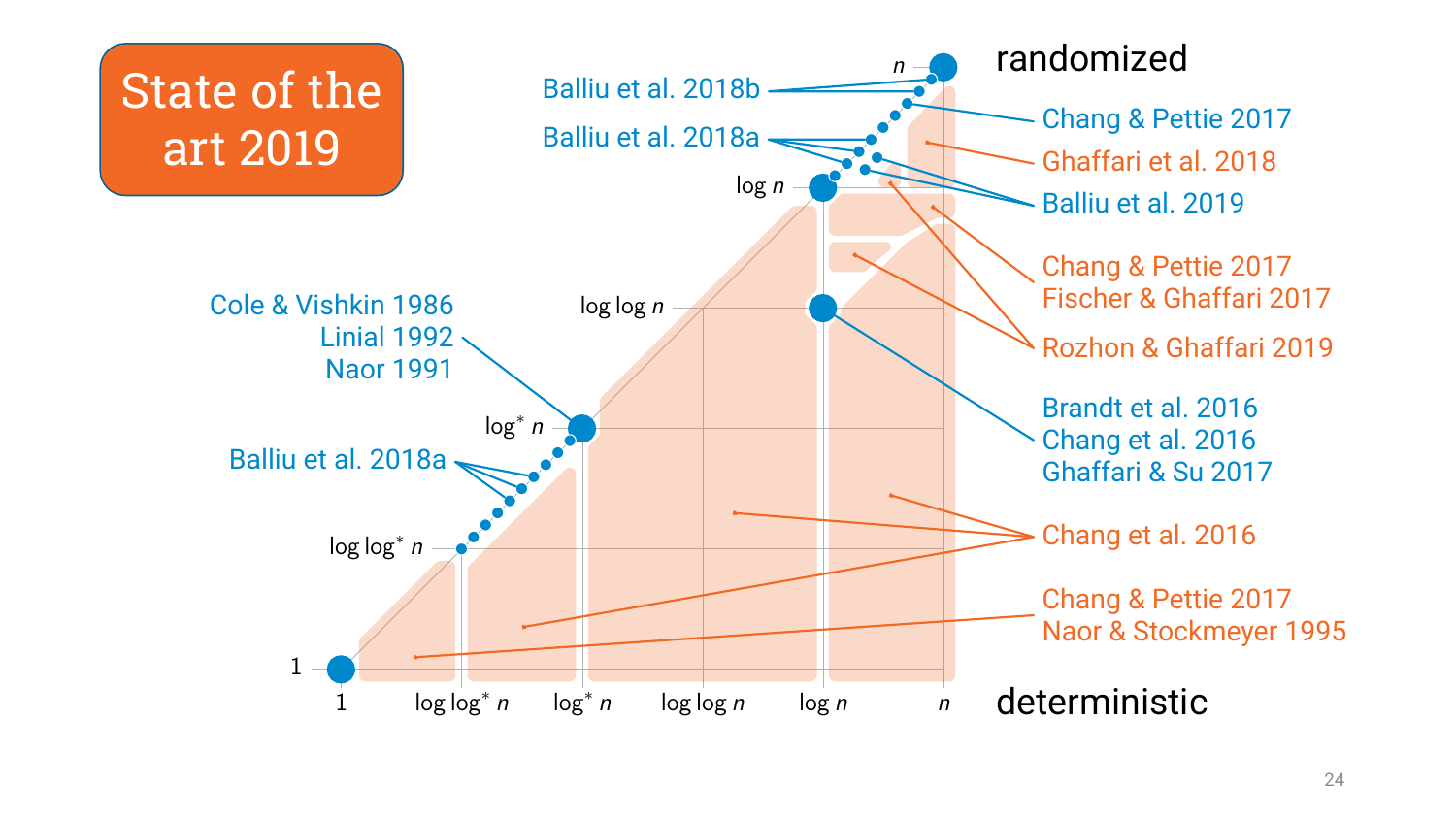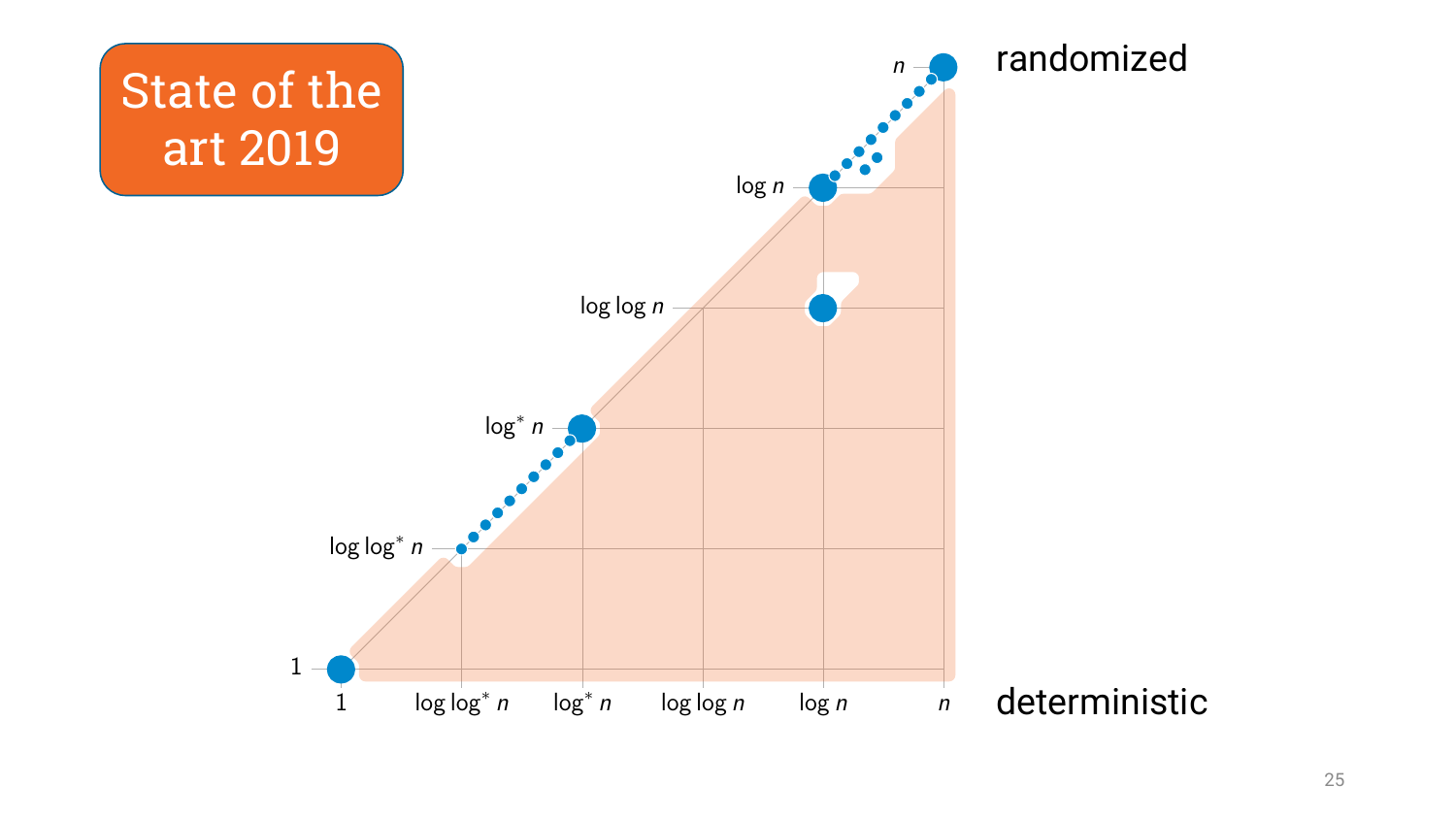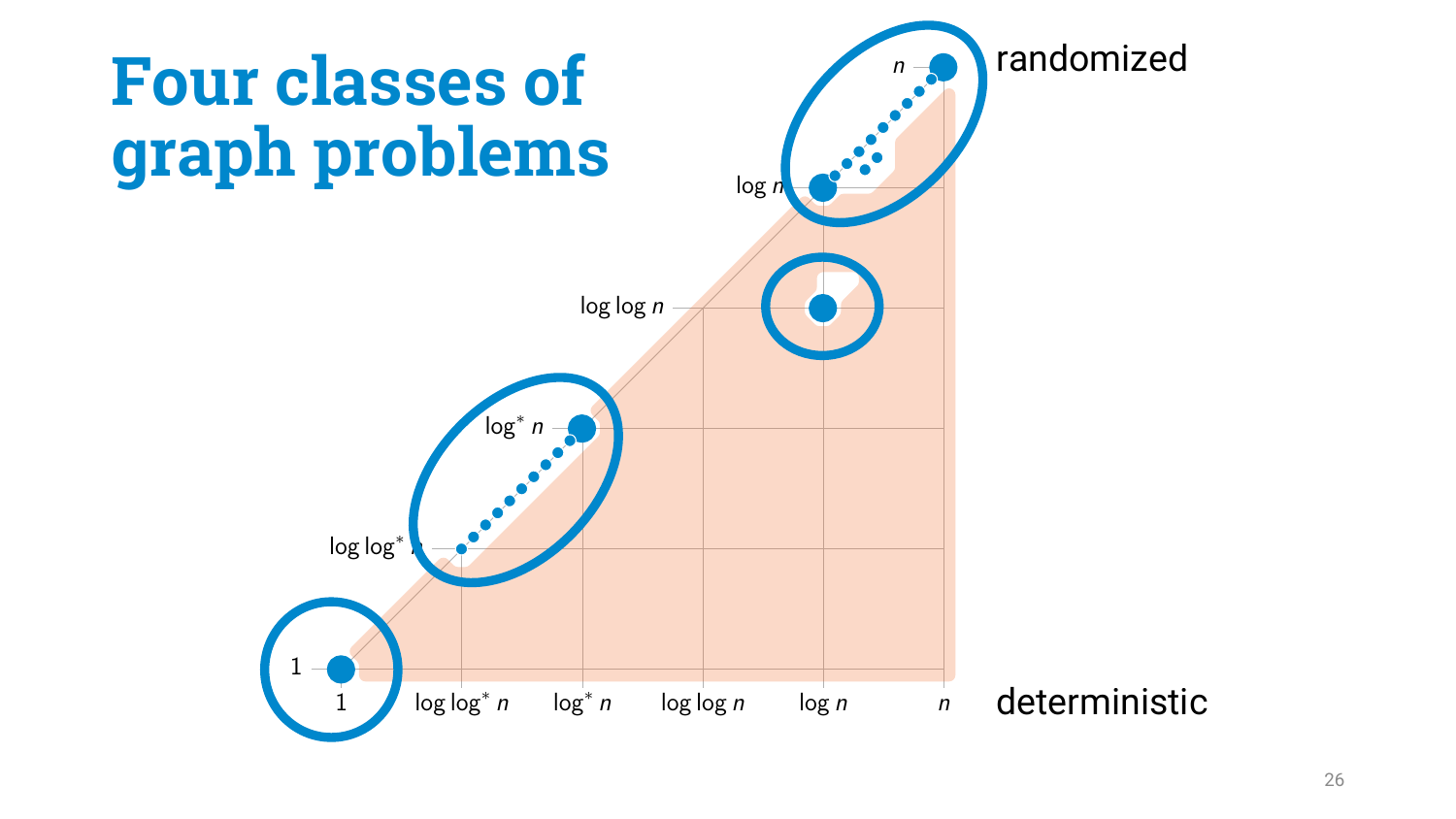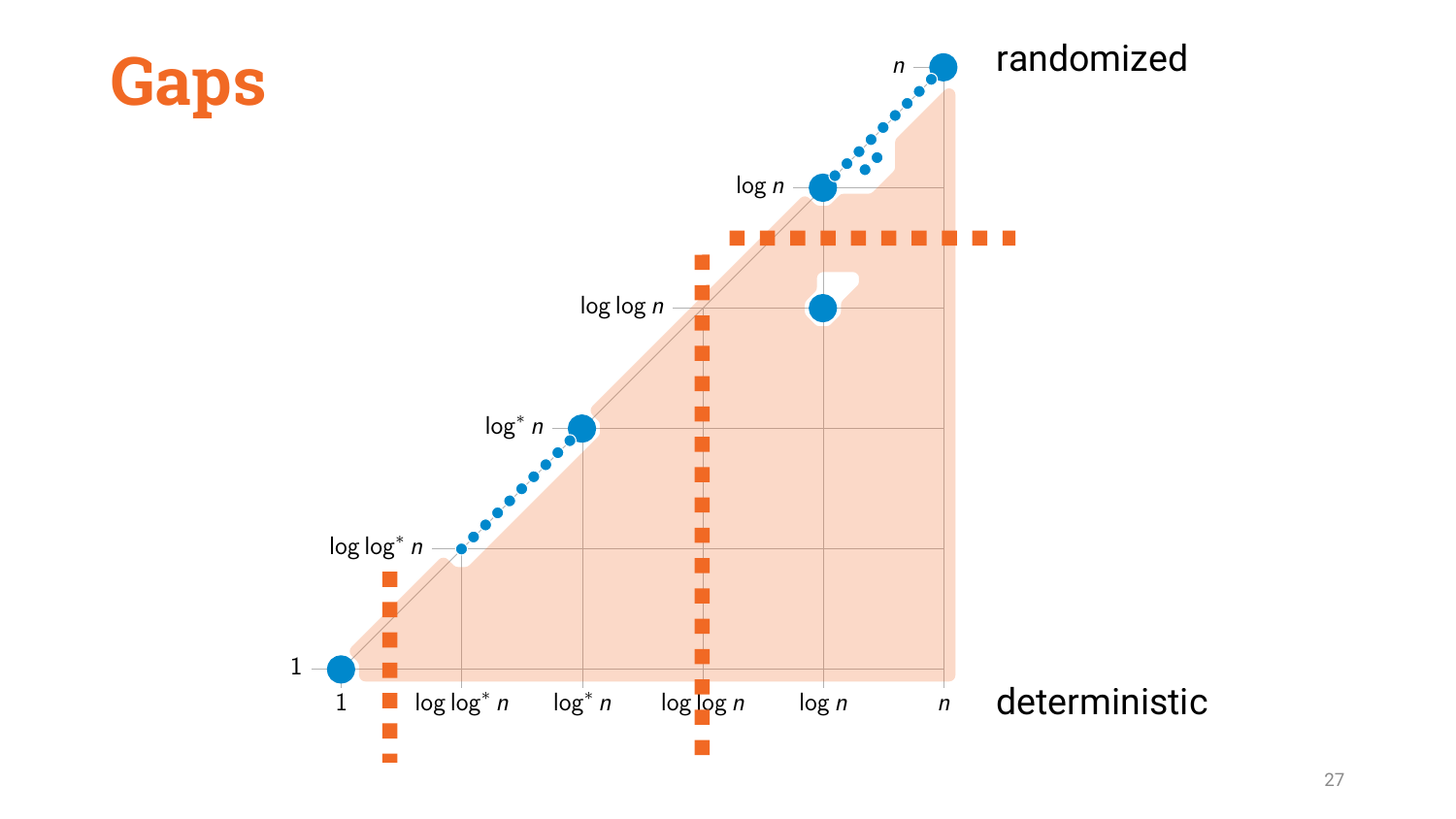## **Gaps have direct algorithmic implications**

If you can solve an LCL problem

- in *o***(log** *n***)** rounds with a *deterministic* algorithm *or*
- in *o***(log log** *n***)** rounds with a *randomized* algorithm then you can also solve it
- in *O***(log\*** *n***)** rounds with a *deterministic* algorithms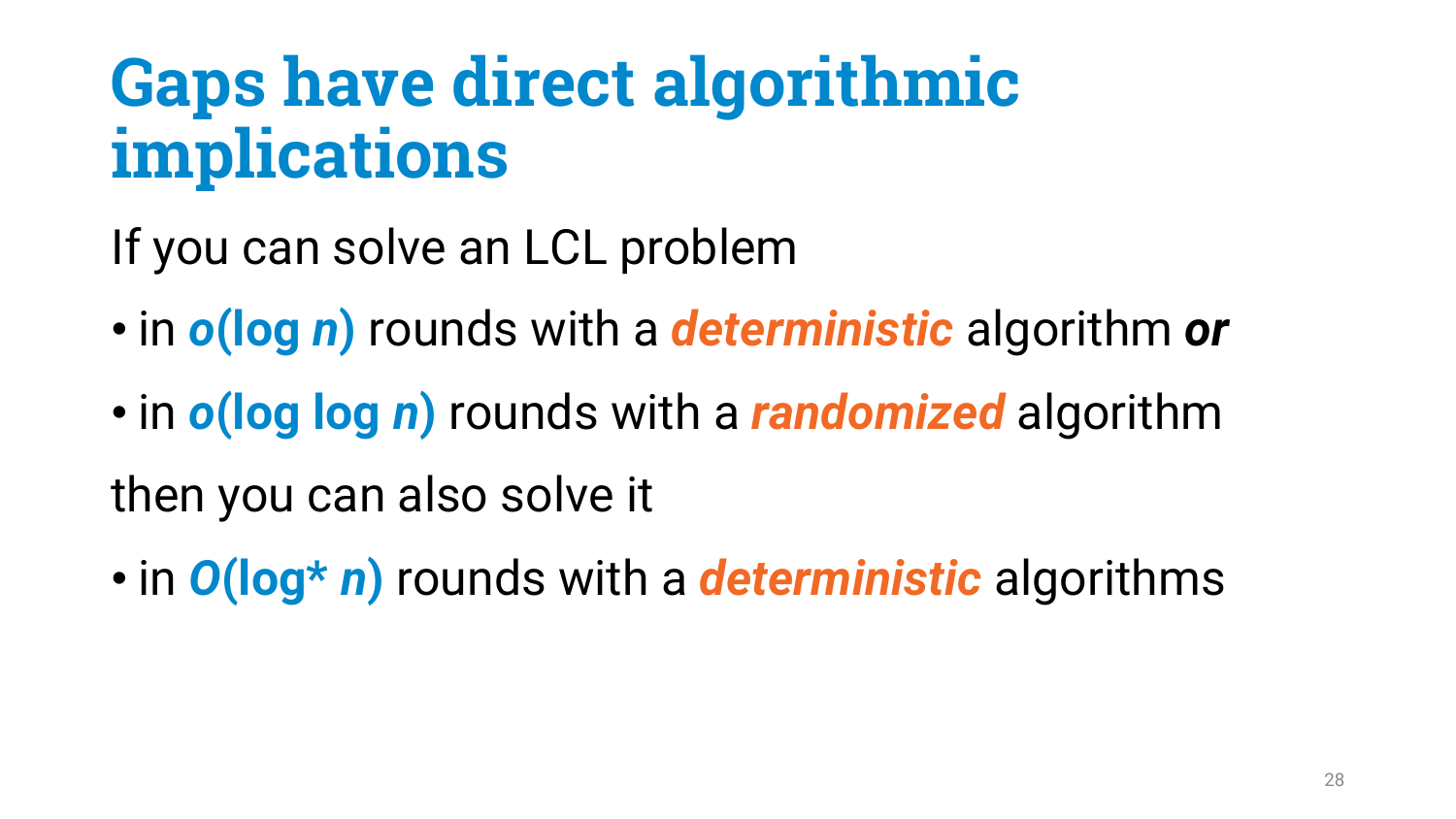## **Gaps have direct complexity-theoretic implications**

If you can show that there is no *O***(log\*** *n***)**-time deterministic algorithm then:

- *deterministic* complexity is at least **Ω(log** *n***)**
- *randomized* complexity is at least **Ω(log log** *n***)**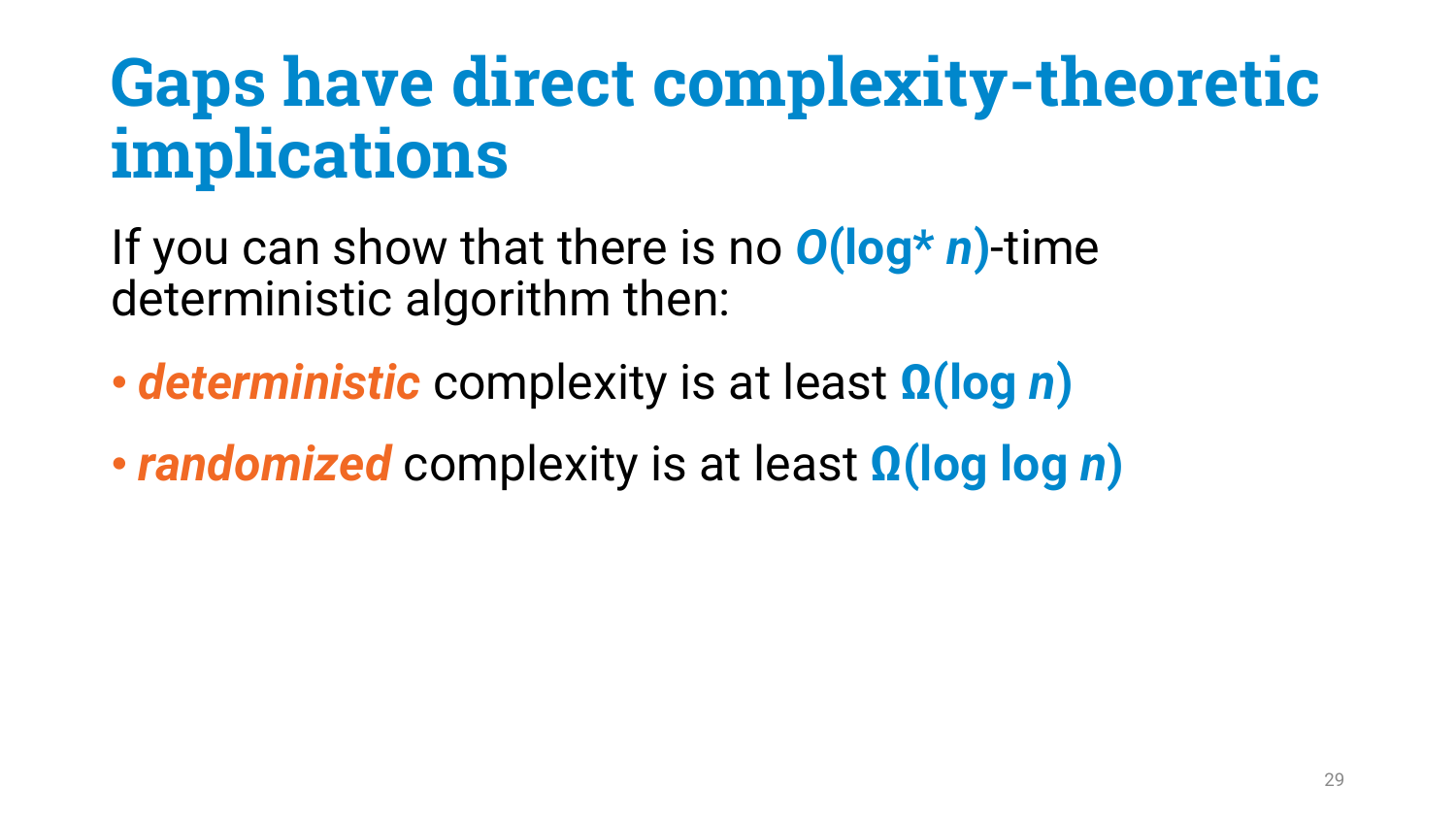# From the 2010s: **Complexity of maximal independent set & maximal matching**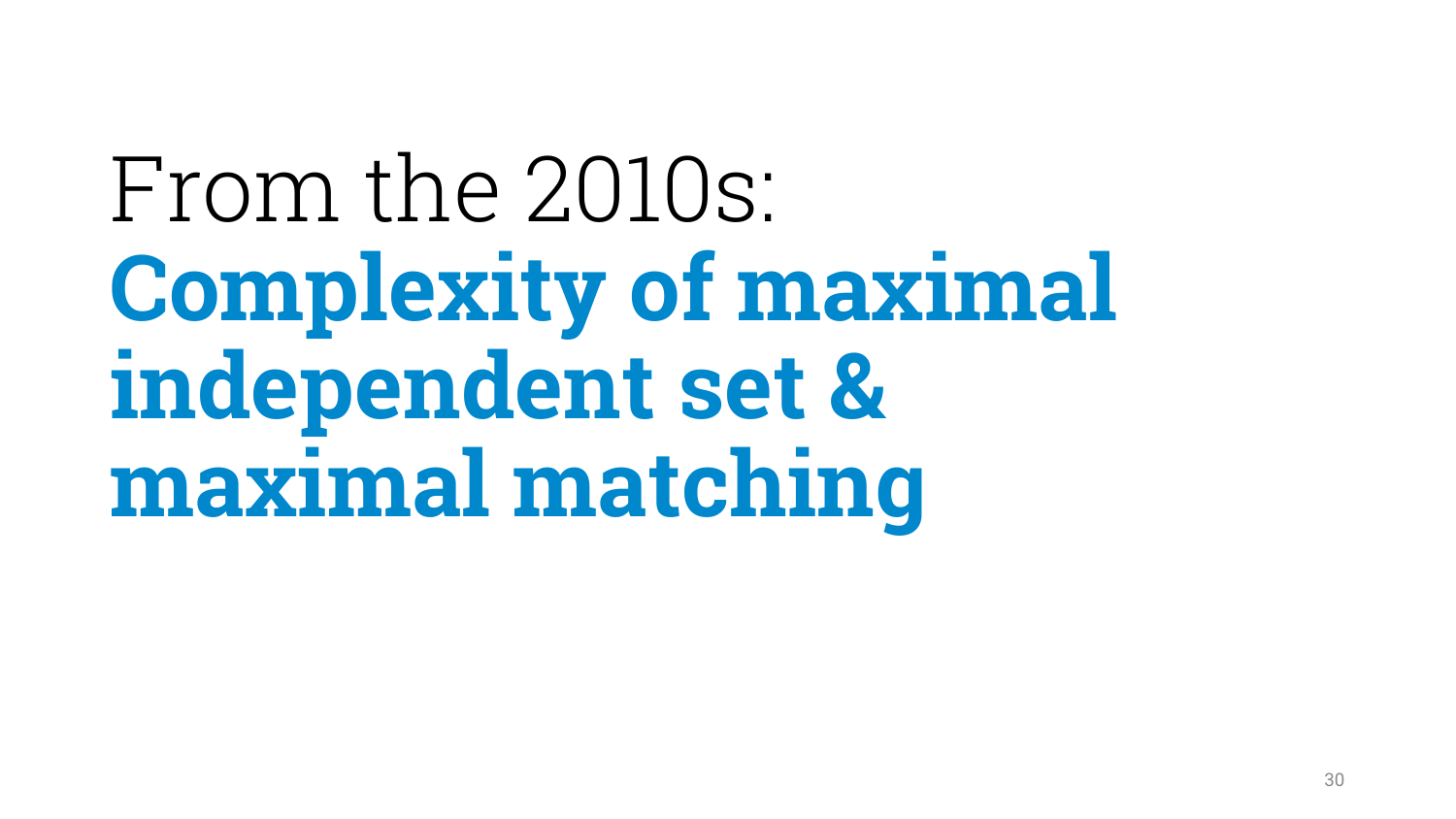## **2 of 4 key problems well understood**

- *Maximal independent set & matching:*
	- deterministic *O***(Δ + log\*** *n***)**
	- deterministic **poly(log** *n***)**
	- randomized *O***(log Δ) + poly(log log** *n***)**
	- *cannot improve any of these much*
- Upper bound: Rozhon & Ghaffari (2019) + many others
	- a new algorithm for **deterministic network decomposition**
- Lower bound: Balliu et al. (2019)
	- based on the **"round elimination"** technique

| maximal                | maximal               |
|------------------------|-----------------------|
| independent set        | matching              |
| $(\Delta + 1)$ -vertex | $(2\Delta - 1)$ -edge |
| coloring               | coloring              |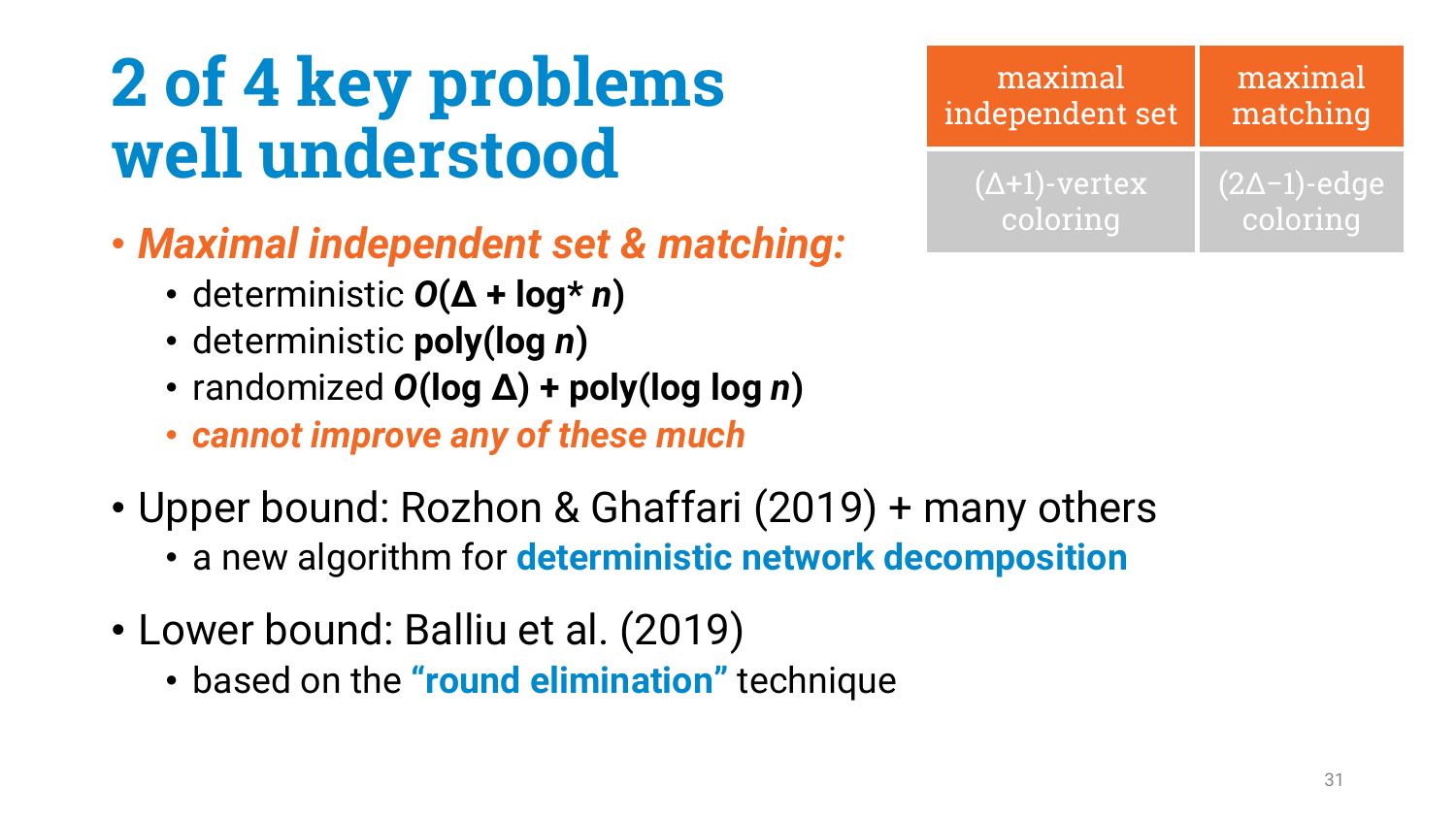# From the 2010s: **Round elimination technique**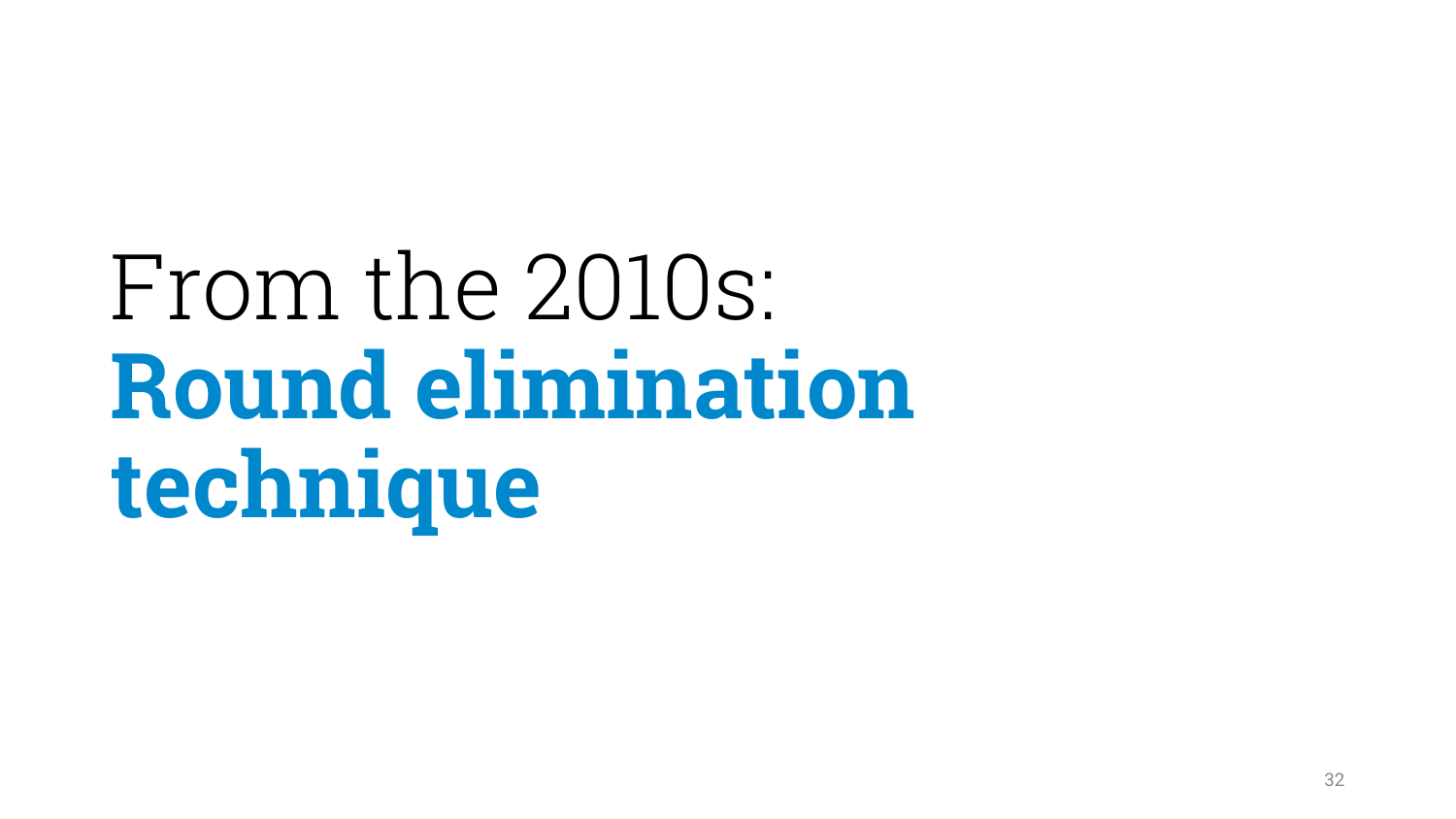# **Round elimination technique**

#### • **Given:**

• algorithm  $A_0$  solves problem  $P_0$  in T rounds

#### • **We construct:**

- algorithm  $A_1$  solves problem  $P_1$  in  $T 1$  rounds
- algorithm *A***<sup>2</sup>** solves problem *P***<sup>2</sup>** in *T* **− 2** rounds
- algorithm *A***<sup>3</sup>** solves problem *P***<sup>3</sup>** in *T* **− 3** rounds …
- algorithm  $A_T$  solves problem  $P_T$  in 0 rounds
- But  $P_T$  is nontrivial, so  $A_0$  cannot exist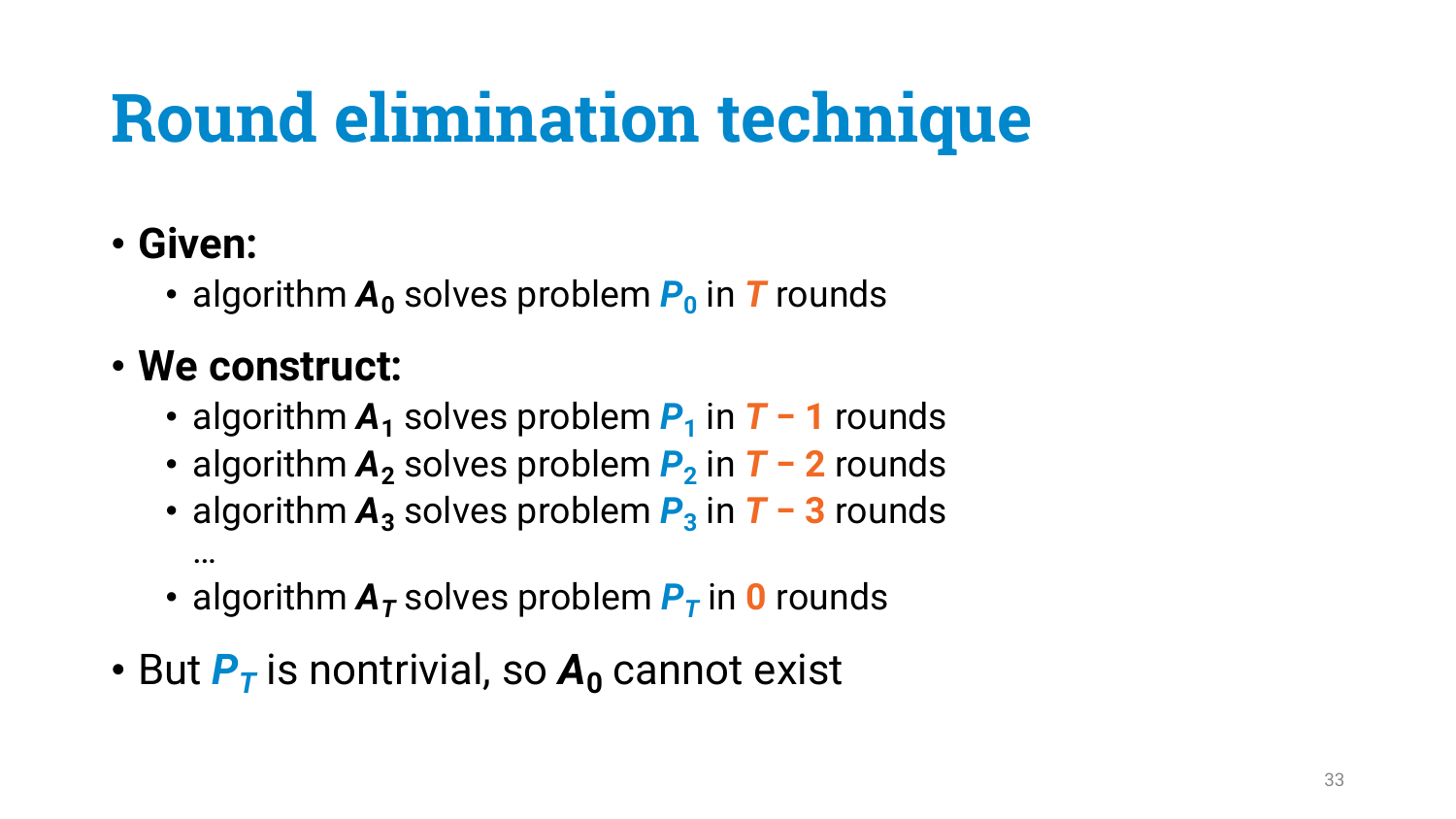# **Linial (1987, 1992): coloring cycles**

- **Given:**
	- algorithm  $A_0$  solves 3-coloring in  $T = o(\log^* n)$  rounds

#### • **We construct:**

- algorithm *A***<sup>1</sup>** solves **23-coloring** in *T* **− 1** rounds
- **•** algorithm **A**<sub>2</sub> solves 2<sup>2<sup>3</sup>−coloring in **T** − 2 rounds</sup>
- algorithm *A***<sup>3</sup>** solves **222<sup>3</sup> -coloring** in *T* **− 3** rounds …
- algorithm  $A<sub>T</sub>$  solves  $o(n)$ -coloring in 0 rounds
- But  $o(n)$ -coloring is nontrivial, so  $A_0$  cannot exist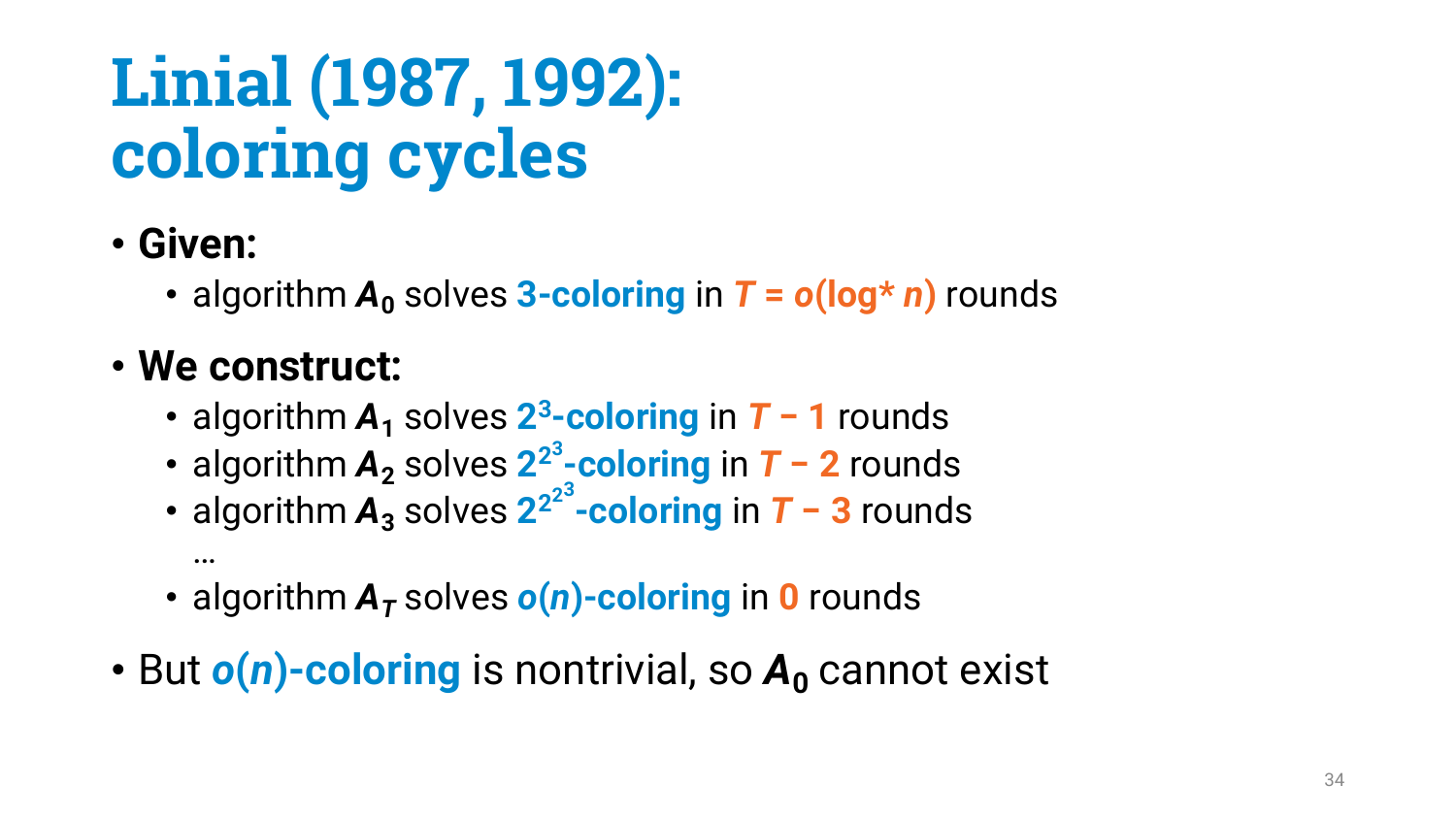## **Brandt et al. (2016): sinkless orientation**

### • **Given:**

• algorithm  $A_0$  solves **sinkless orientation** in  $T = o(\log n)$  rounds

### • **We construct:**

- algorithm *A***<sup>1</sup>** solves **sinkless coloring** in *T* **− 1** rounds
- algorithm *A***<sup>2</sup>** solves **sinkless orientation** in *T* **− 2** rounds
- algorithm *A***<sup>3</sup>** solves **sinkless coloring** in *T* **− 3** rounds …
- algorithm  $A<sub>T</sub>$  solves **sinkless orientation** in **0** rounds
- But sinkless orientation is nontrivial, so  $A_0$  cannot exist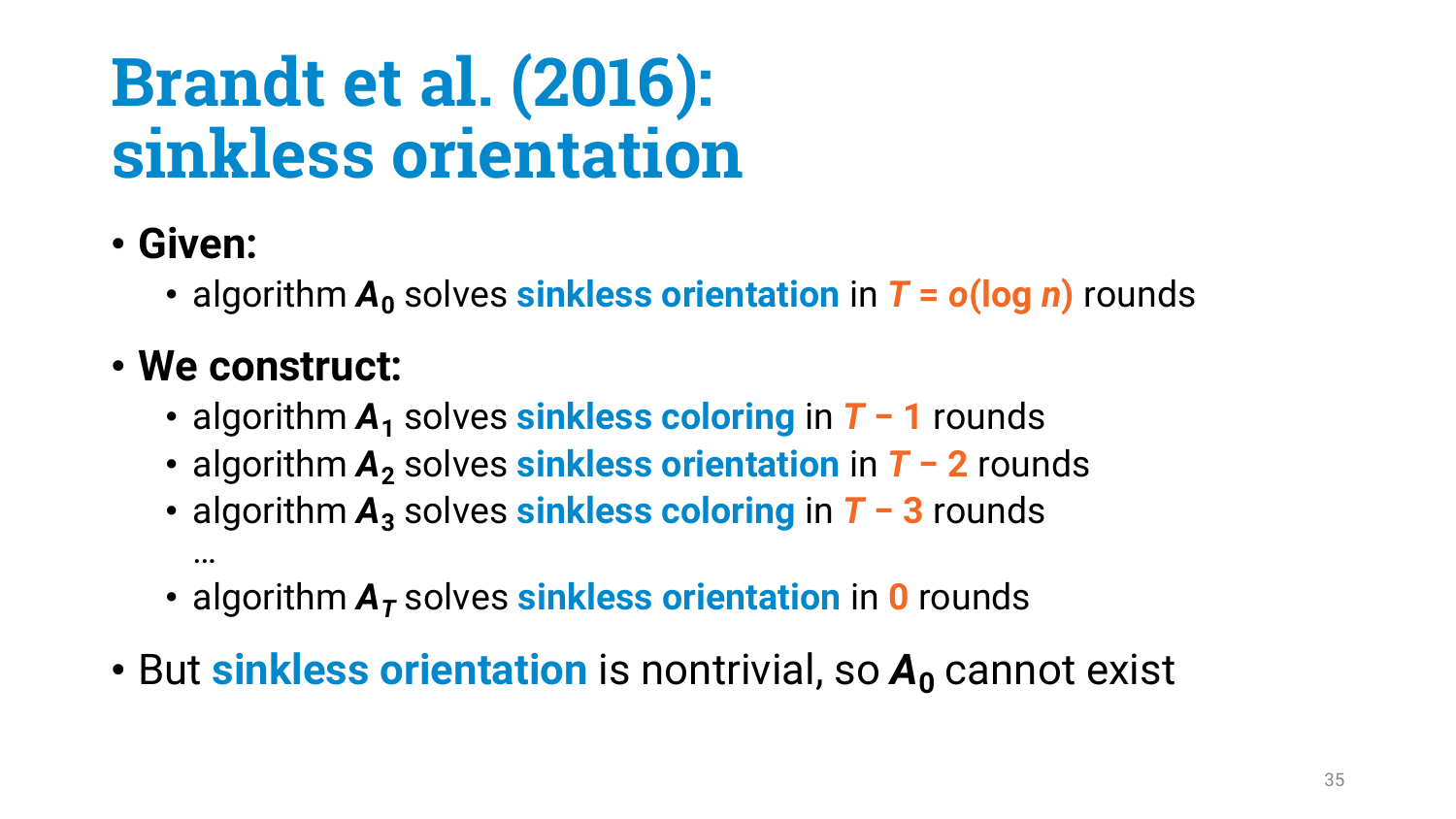## **Round elimination can be automated**

#### Brandt 2019

- Always possible for **any graph problem P**<sup>0</sup> that is locally checkable
- If problem  $P_0$  has complexity **T**, we can always find in a mechanical manner problem  $P_1$  that has complexity  $T - 1$
- Holds for tree-like neighborhoods (e.g. high-girth graphs)
- Can be used to derive **lower bounds** and to **design algorithms**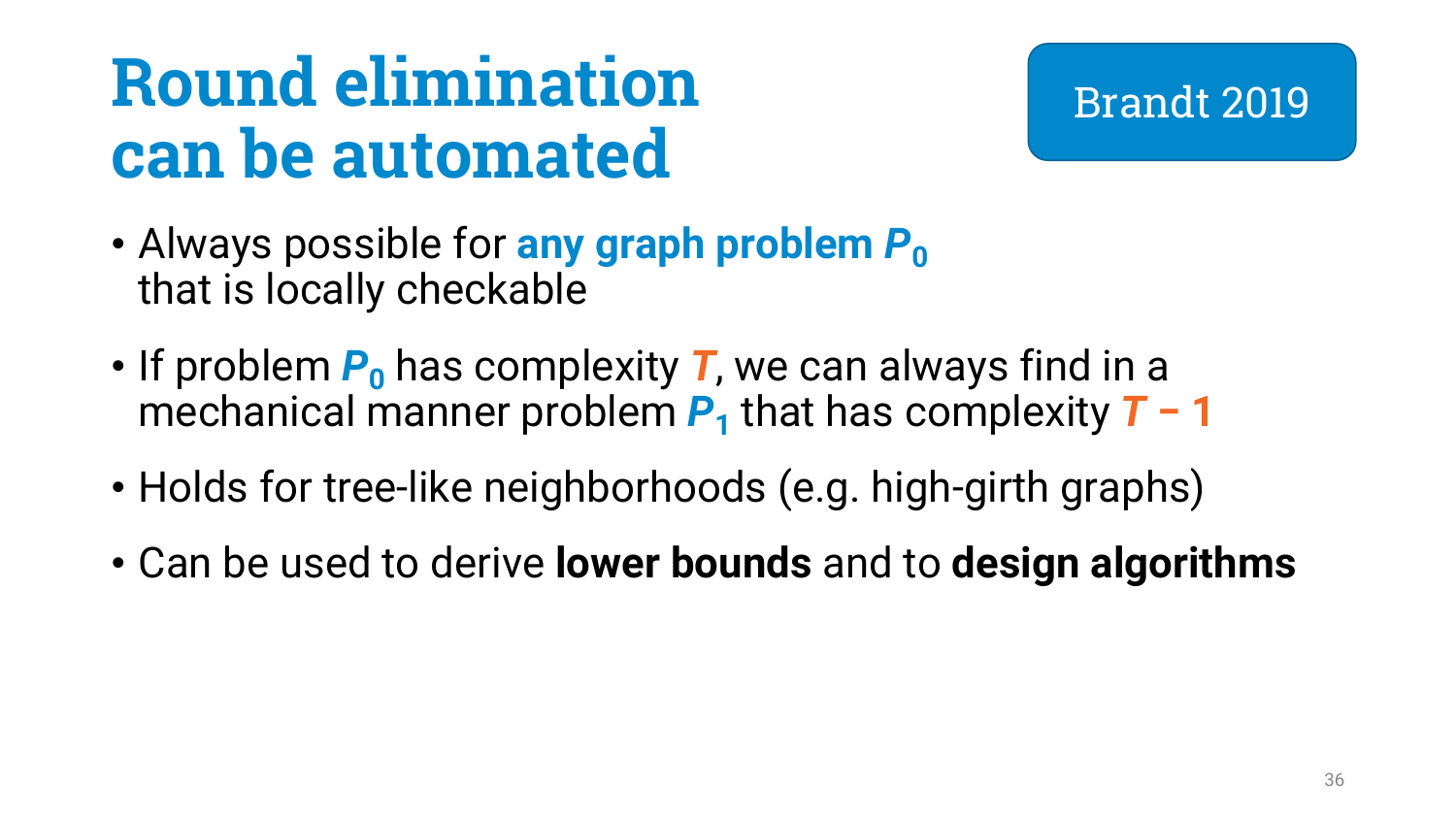# From the 2010s: **Using computers to study distributed computing**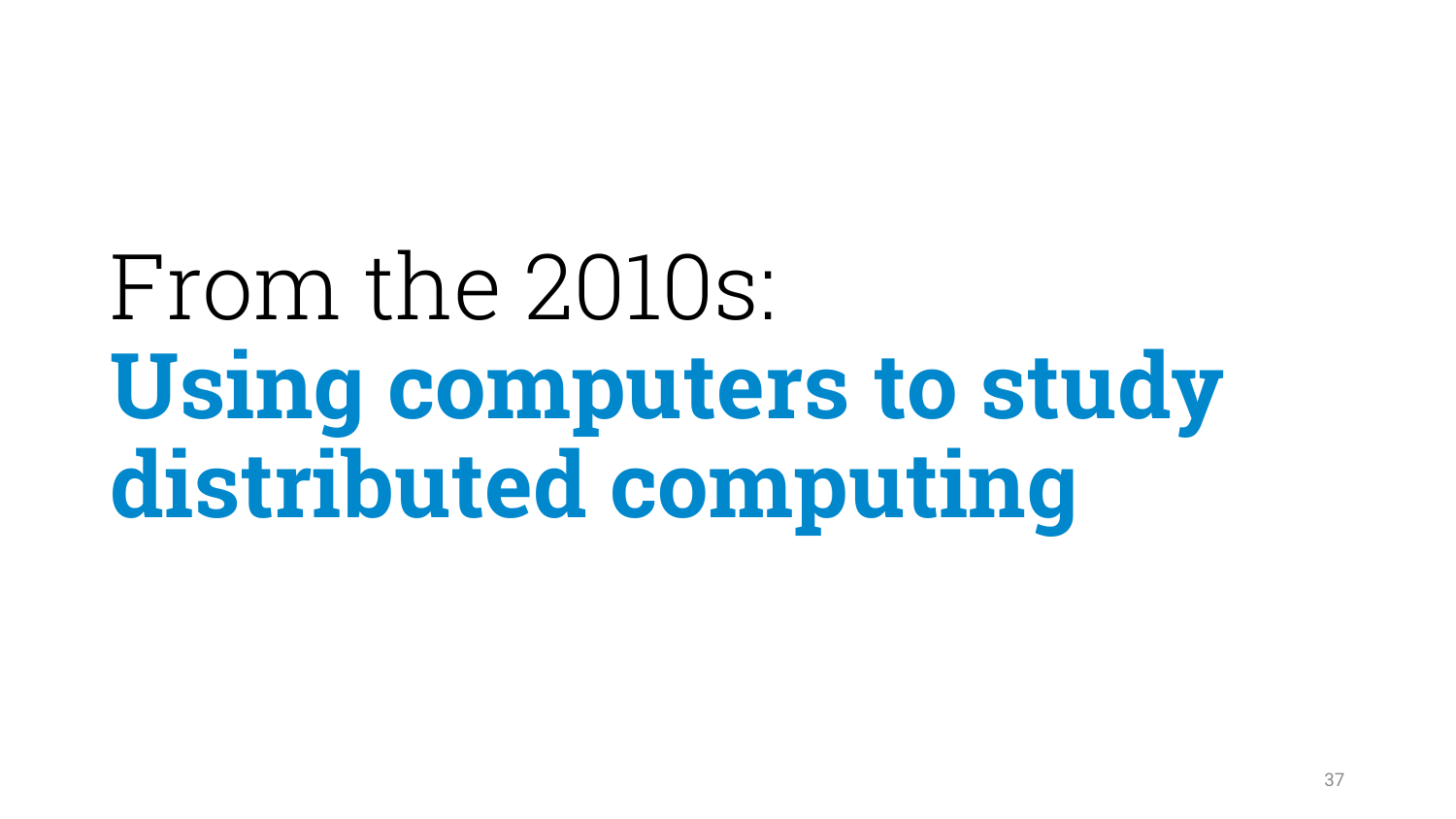## **Using computers to do study distributed computing**

- Many questions related to distributed computational complexity have turned out to be *decidable* or semi-decidable
	- at least in principle, and often also in practice
	- we can start to *automate our own work* and outsource algorithm design & lower bound construction to computers
- Automatic round elimination implemented, available online: *github.com/olidennis/round-eliminator* (Olivetti 2019)
	- in 2016 a lower bound for "sinkless orientation" was a STOC paper
	- in 2019 you can reproduce it in your web browser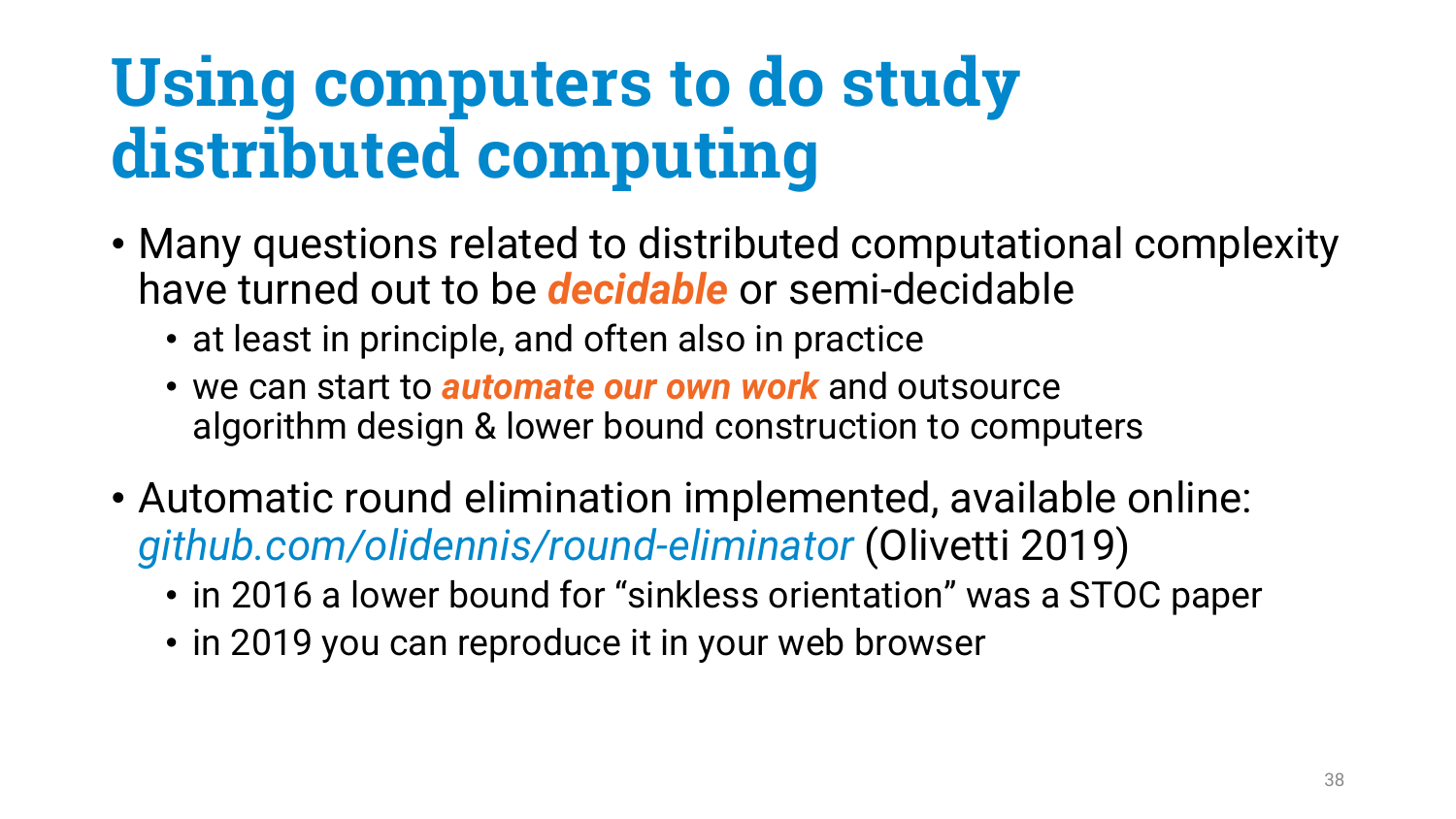# **Distributed computing in the 2020s**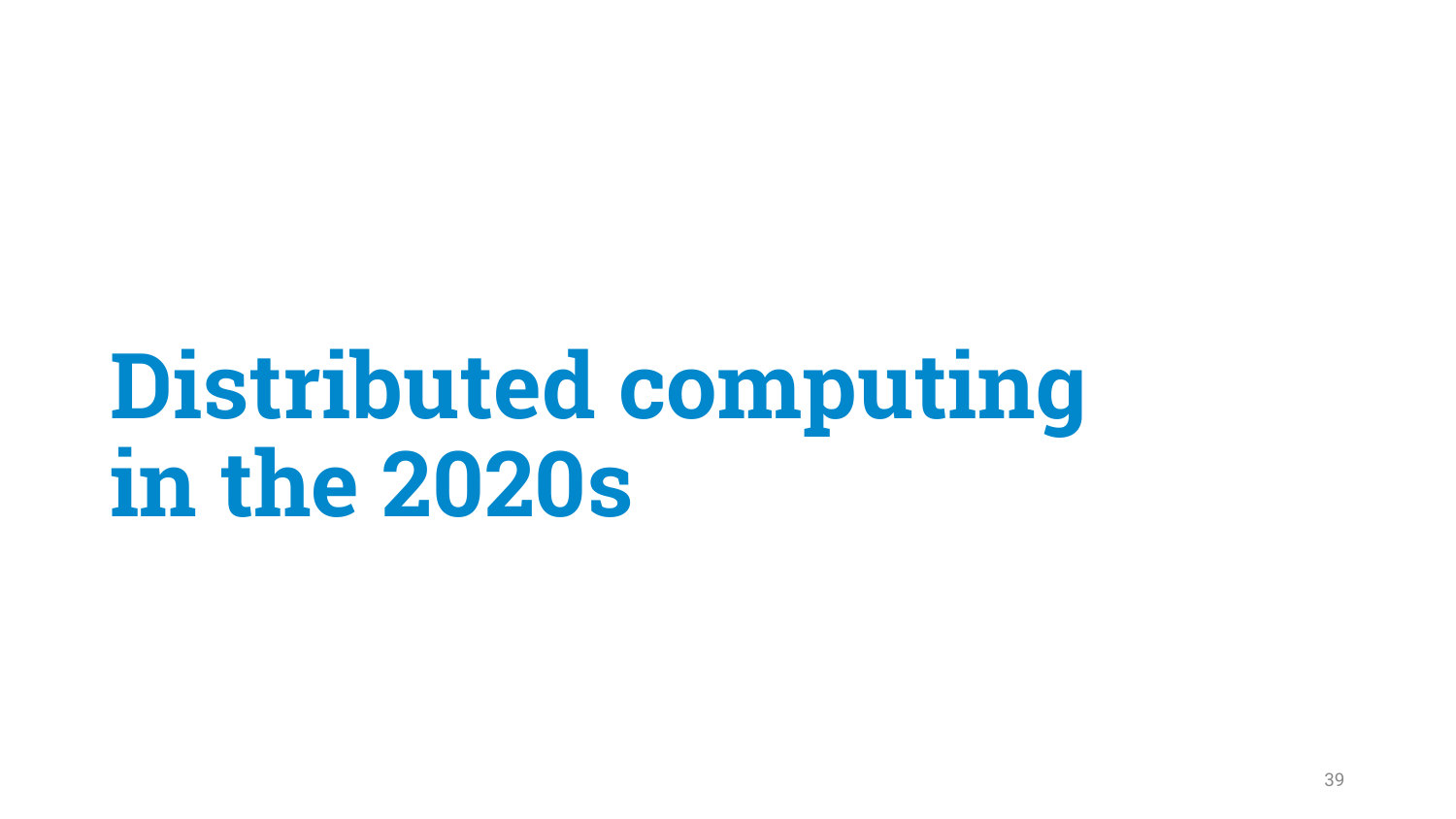## **Distributed complexity theory beyond LCLs and the LOCAL model**

- We can nowadays say a lot about LCL problems:
	- near-complete classification of distributed complexity
	- systematic studies, powerful proof techniques, automatic tools
- *How could we extend all this to non-LCLs?*
- Small first steps for the coming years:
	- locally checkable problems with **unbounded degrees**?
	- locally checkable problems with **countably many labels**?
	- locally checkable problems with **real numbers** and linear constraints?
	- **optimization problems** with locally checkable constraints?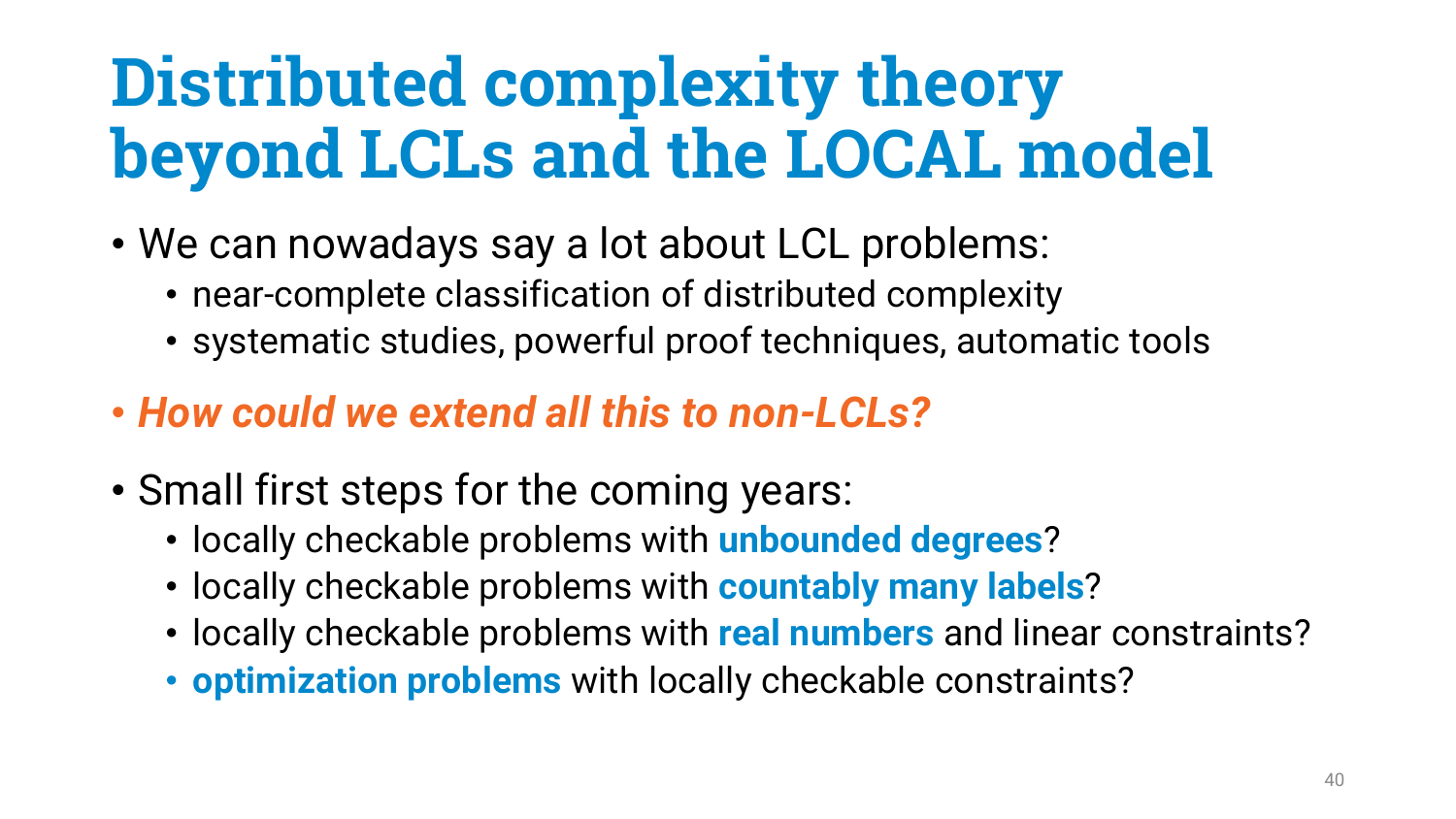## **Distributed complexity theory beyond LCLs and the LOCAL model**

- We can nowadays say a lot about LCL problems:
	- near-complete classification of distributed complexity
	- systematic studies, powerful proof techniques, automatic tools
- *How could we extend all this to non-LCLs?*
- *How could we extend all this beyond the LOCAL model?*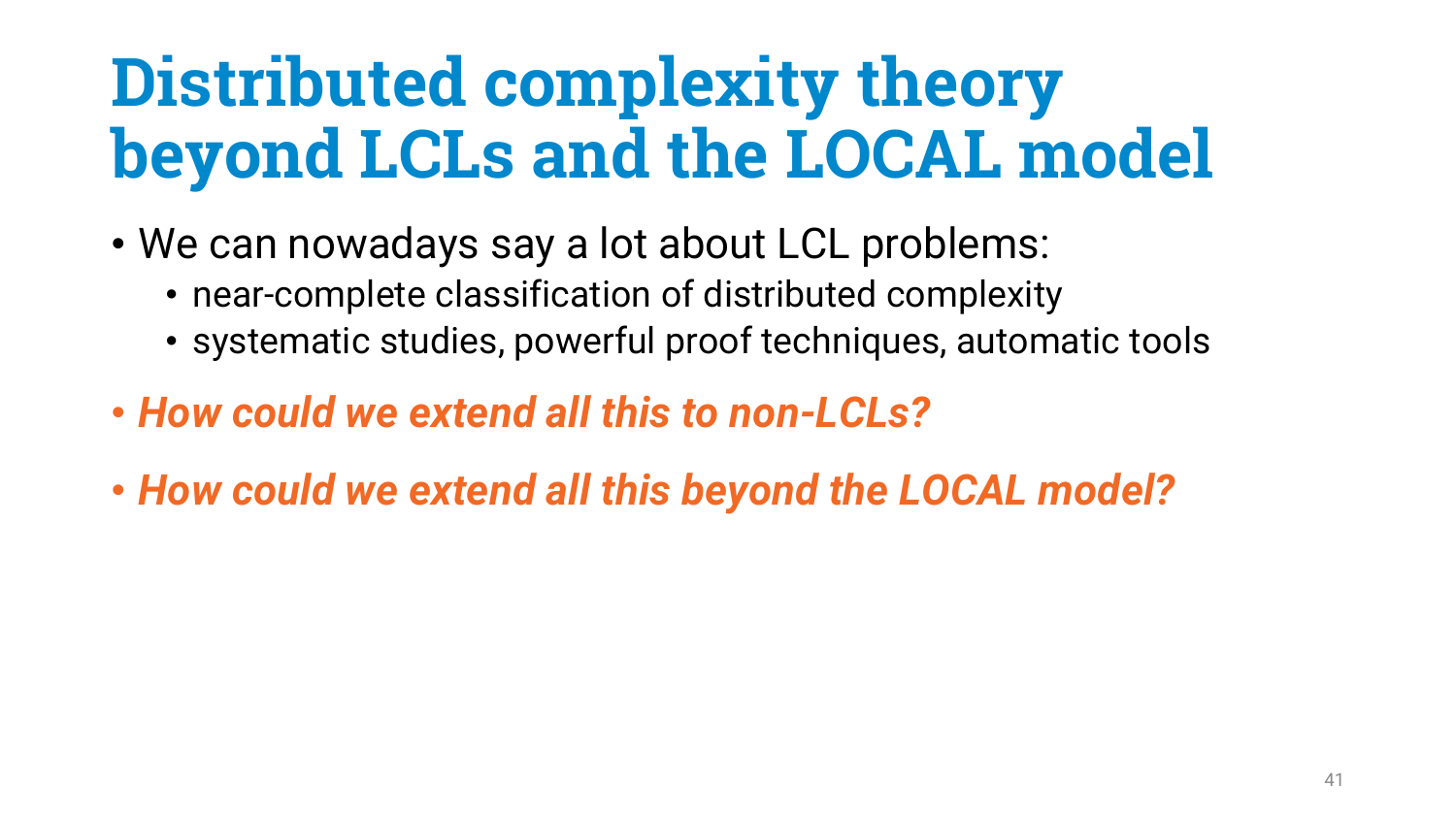**Network algorithms**



- Solving problems related to the network structure
- Example: network protocols
- Key limitation: **long distances**
- No centralized control
- Local perspective
- Solving large computational tasks with many computers
- Example: MapReduce

**Big data** 

- Key limitation: **bandwidth**
- Fully centralized control
- Global perspective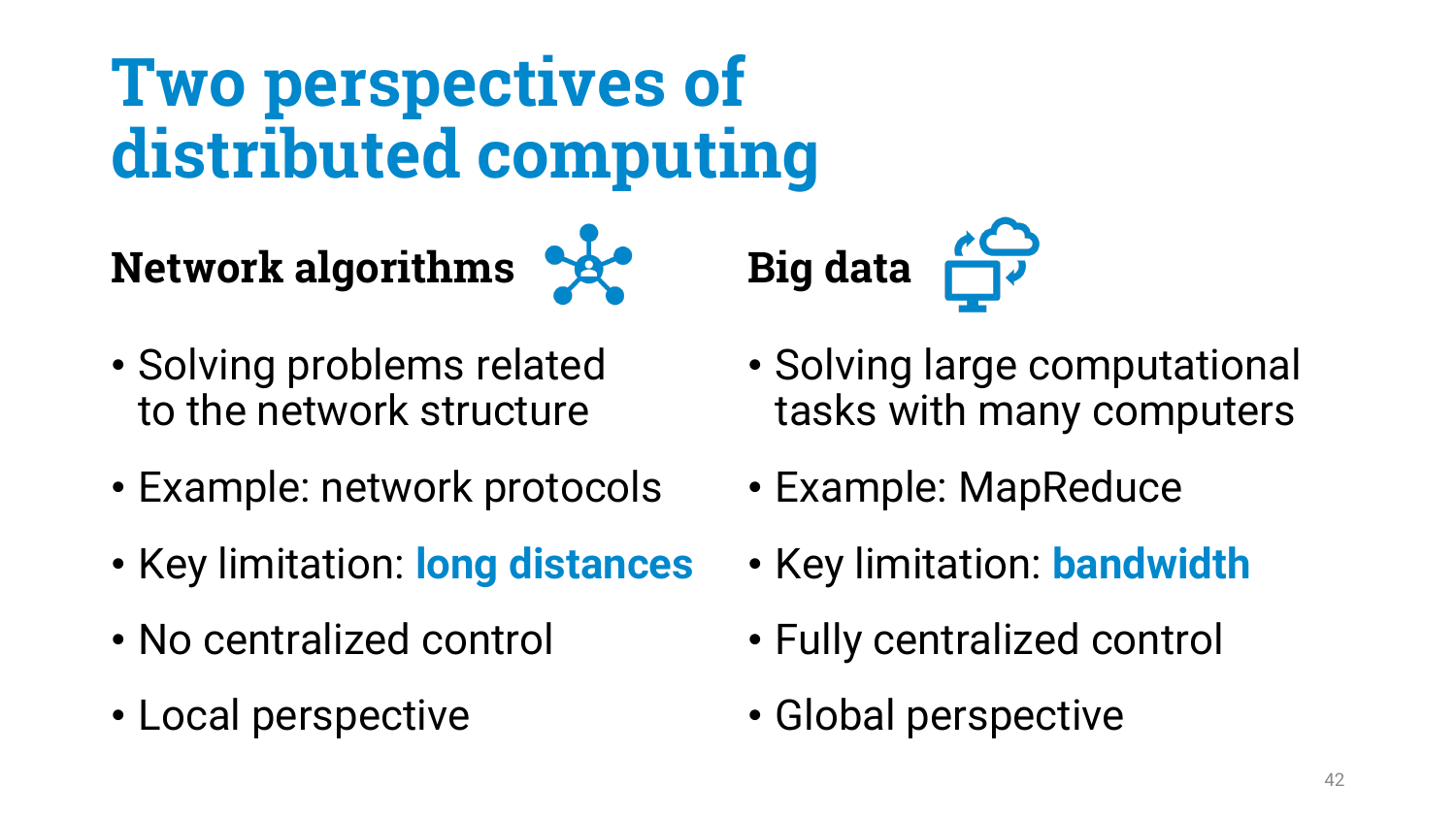Unifying

models?

### **Two perspectives of distributed computing**

**Network algorithms**

- LOCAL
- CONGEST

• PRAM

**Big data** 

- MPC = Massively Parallel Computation
- BSP = Bulk-Synchronous Parallel
- Congested clique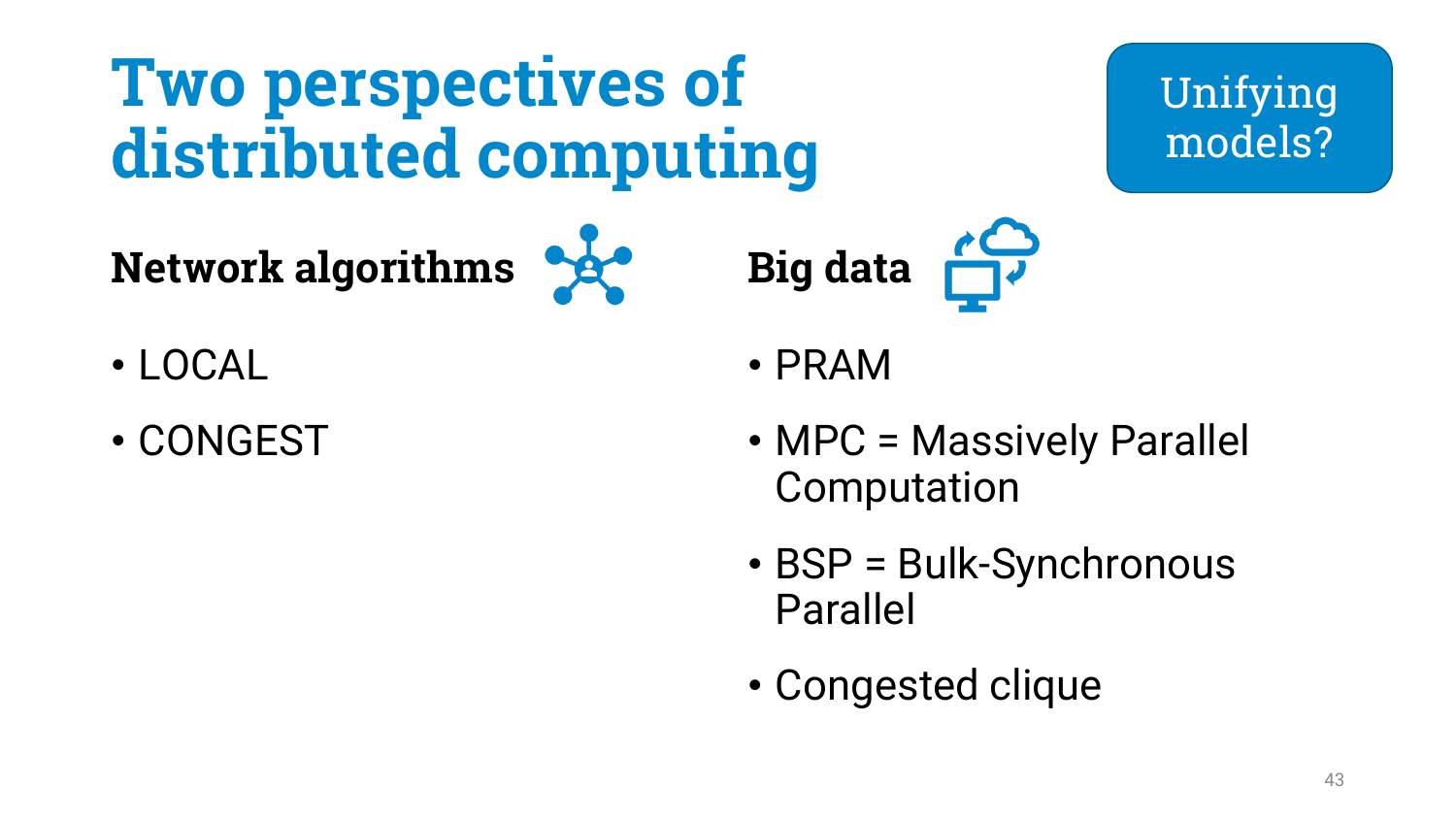Technology transfer?

**Network algorithms**





• tight unconditional lower bounds for many problems

• typically at best conditional lower bounds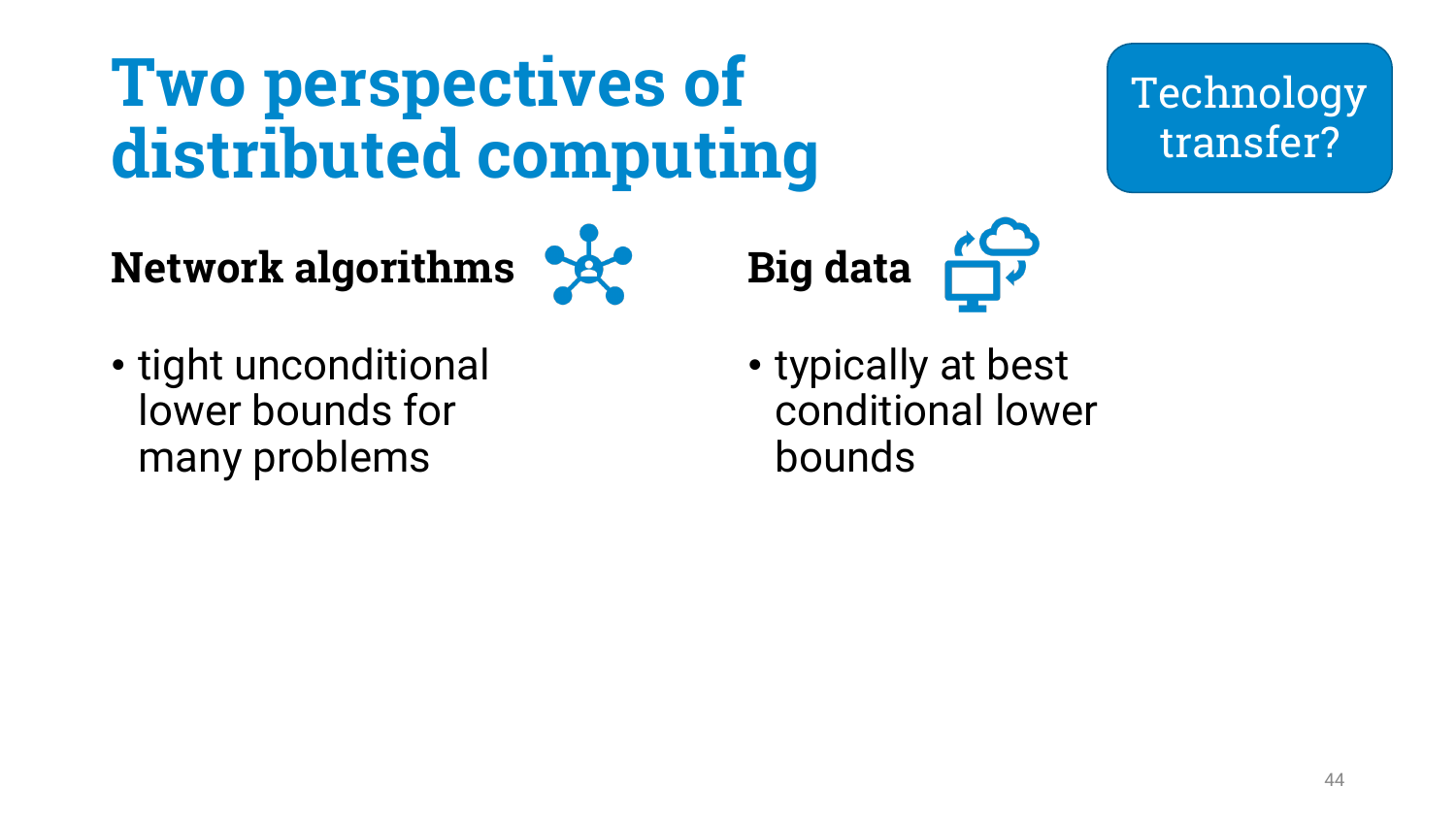

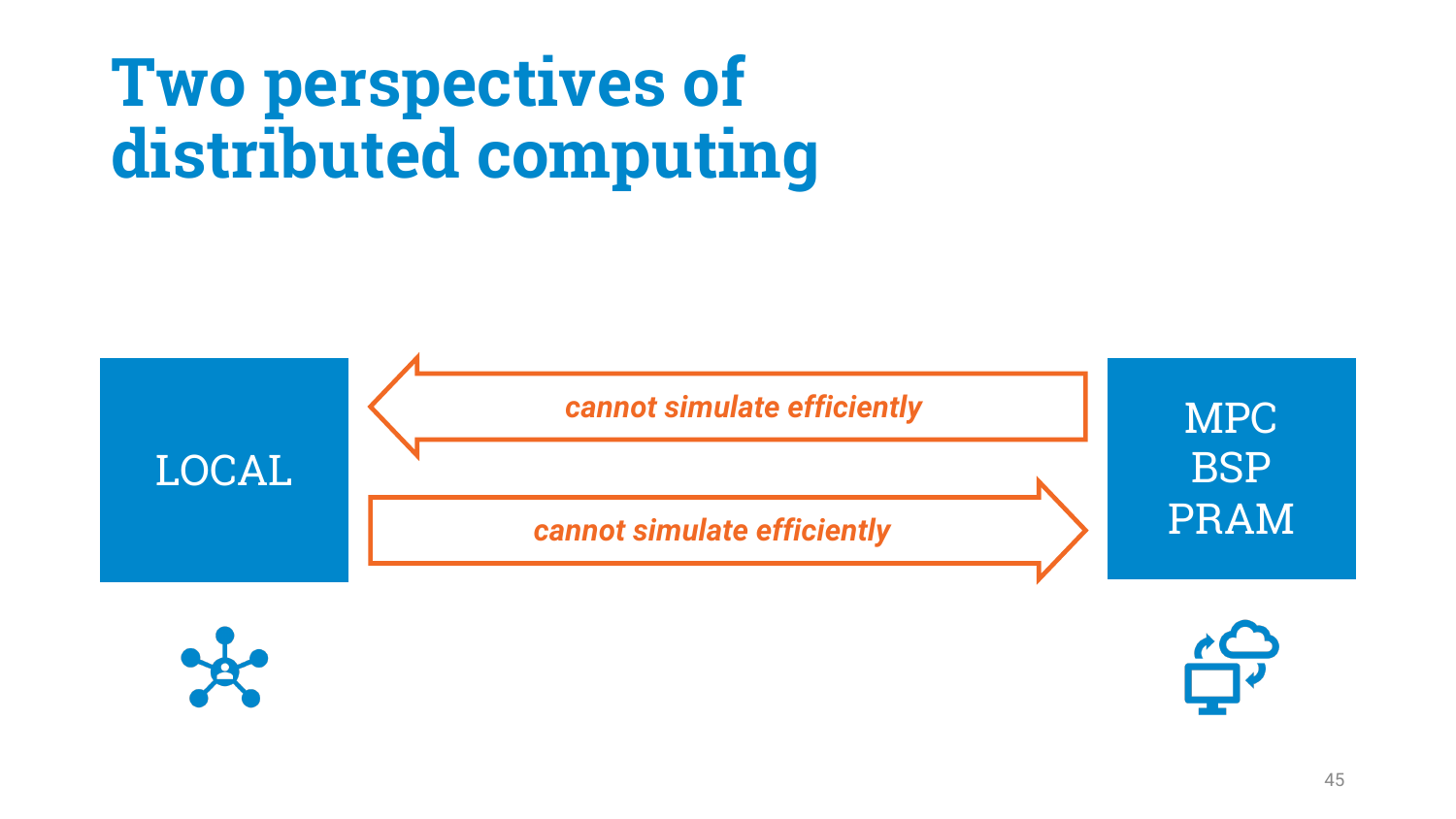

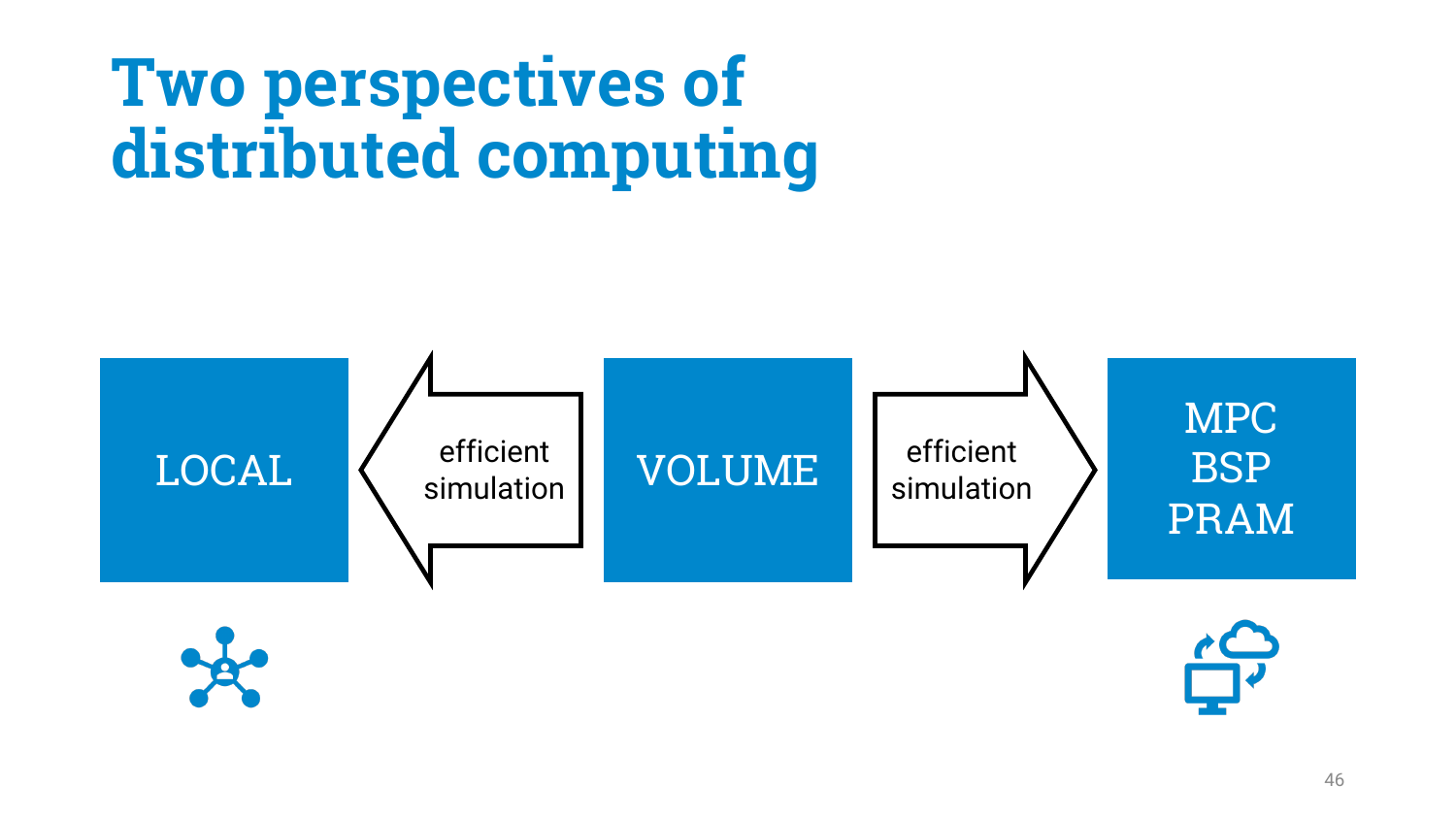# **Volume model**

- **Time** *T* **in LOCAL model:**
	- each node can explore a subgraph of **radius** *T* around it and then choose its output
- **Time** *T* **in VOLUME model:**
	- each node can **adaptively** explore a subgraph of **size** *T* around it and then choose its output





• Closely related model: *LCA* (local computation algorithms), a.k.a. centralized LOCAL algorithms or CentLOCAL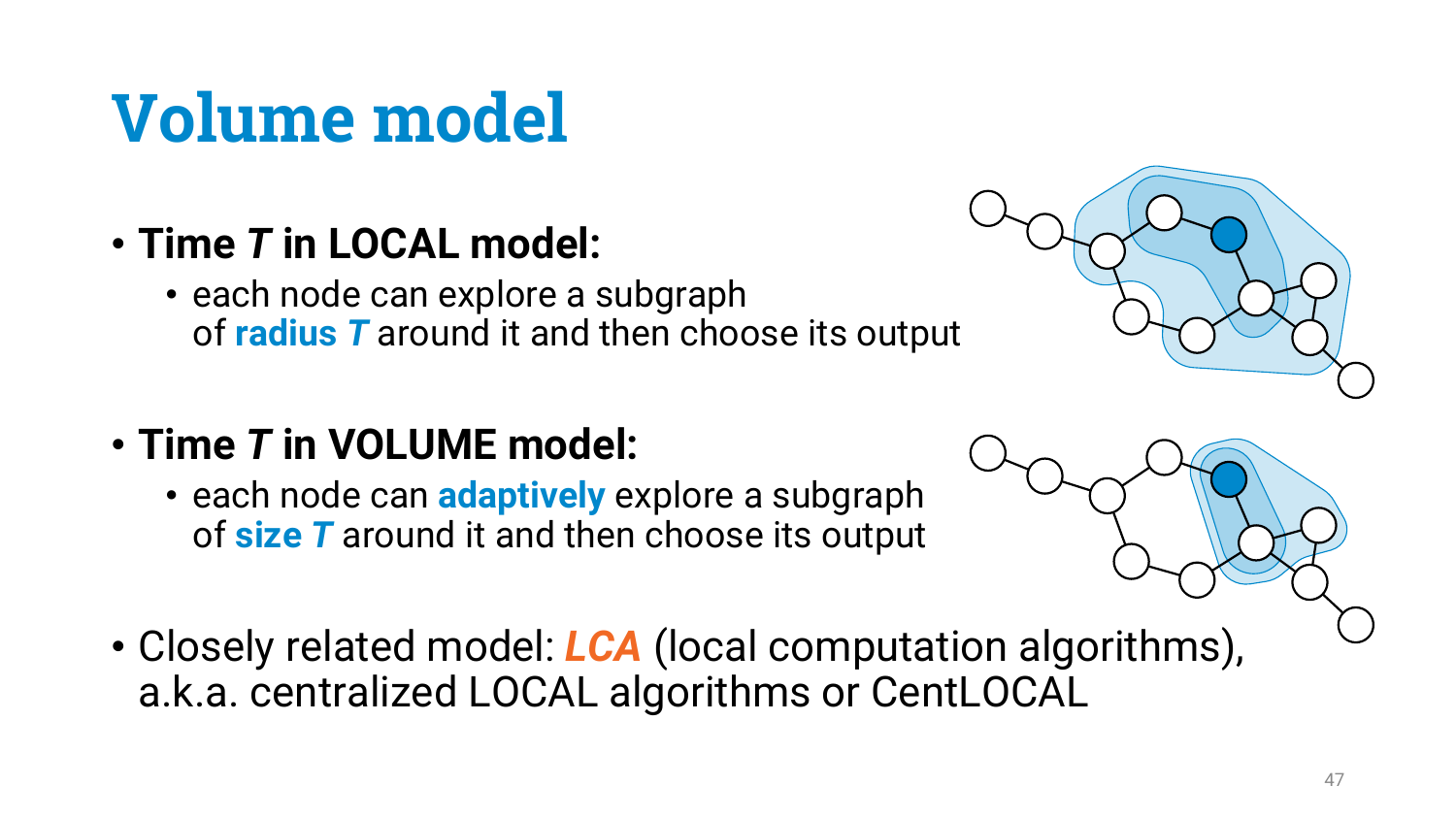# **Volume model**

- Bridge between two flavors of distributed computing
- Close enough to LOCAL so that it is possible to prove unconditional lower bounds
- Yet *poorly understood*: typically exponential gaps between upper and lower bounds
- Not-so-small first steps:
	- charting the **landscape of LCL problems** in the volume model
	- tight bounds for e.g. **sinkless orientation**, **maximal matching** …
	- volume analogue of **round elimination**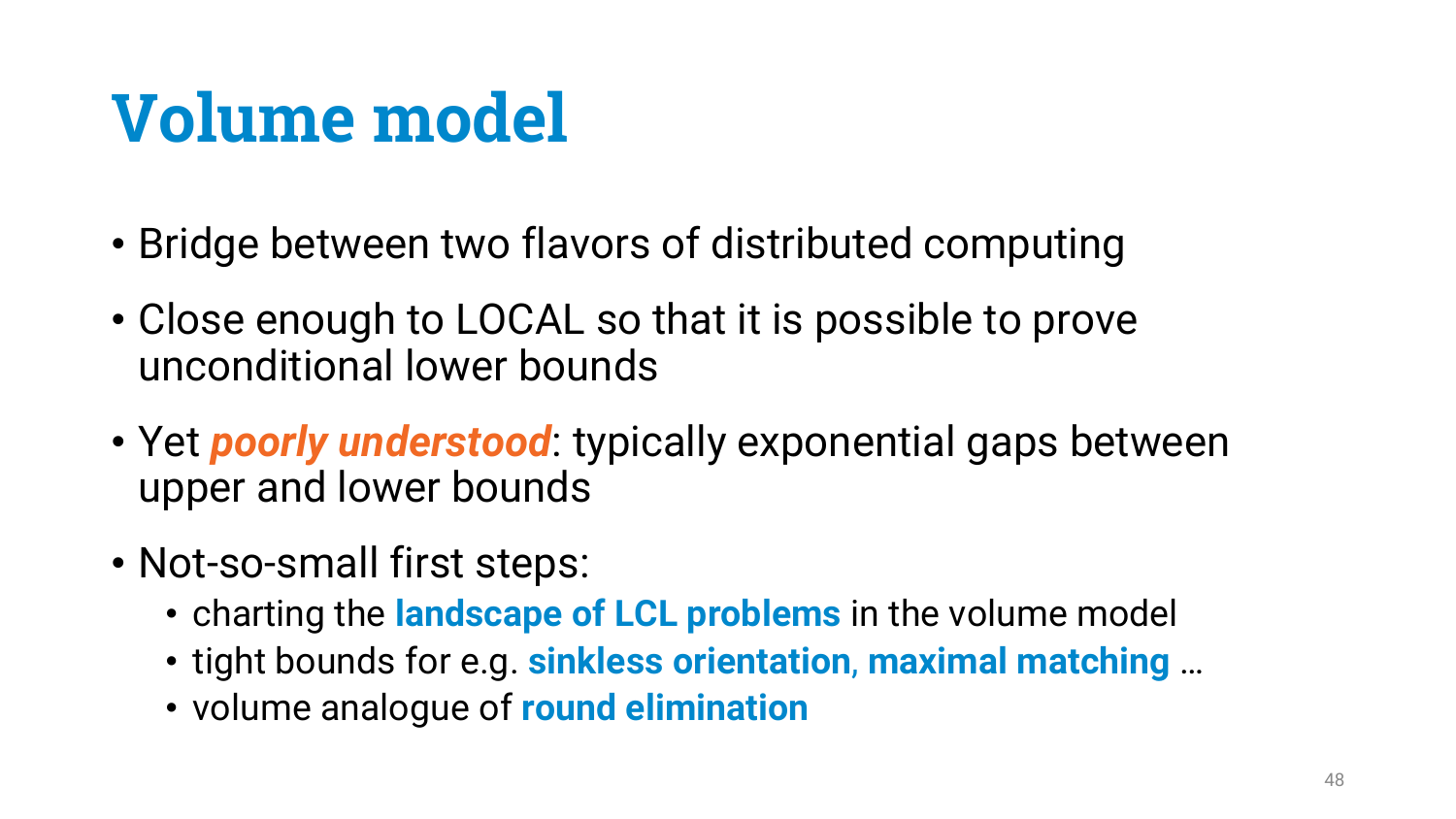### **Summary**

### • **2010s:**

- systematic study of LCL problems in the LOCAL model
- new techniques and automatic tools

### • **2020s:**

- extending theory *beyond LCLs*
- technology transfer *LOCAL → VOLUME* → MPC, PRAM, …
- **Small puzzles to solve:**
	- show that  $O(\Delta)$  volume is not enough for bipartite maximal matching
	- construct an LCL problem with deterministic volume **ω(log\*** *n***) …** *o***(***n***)**

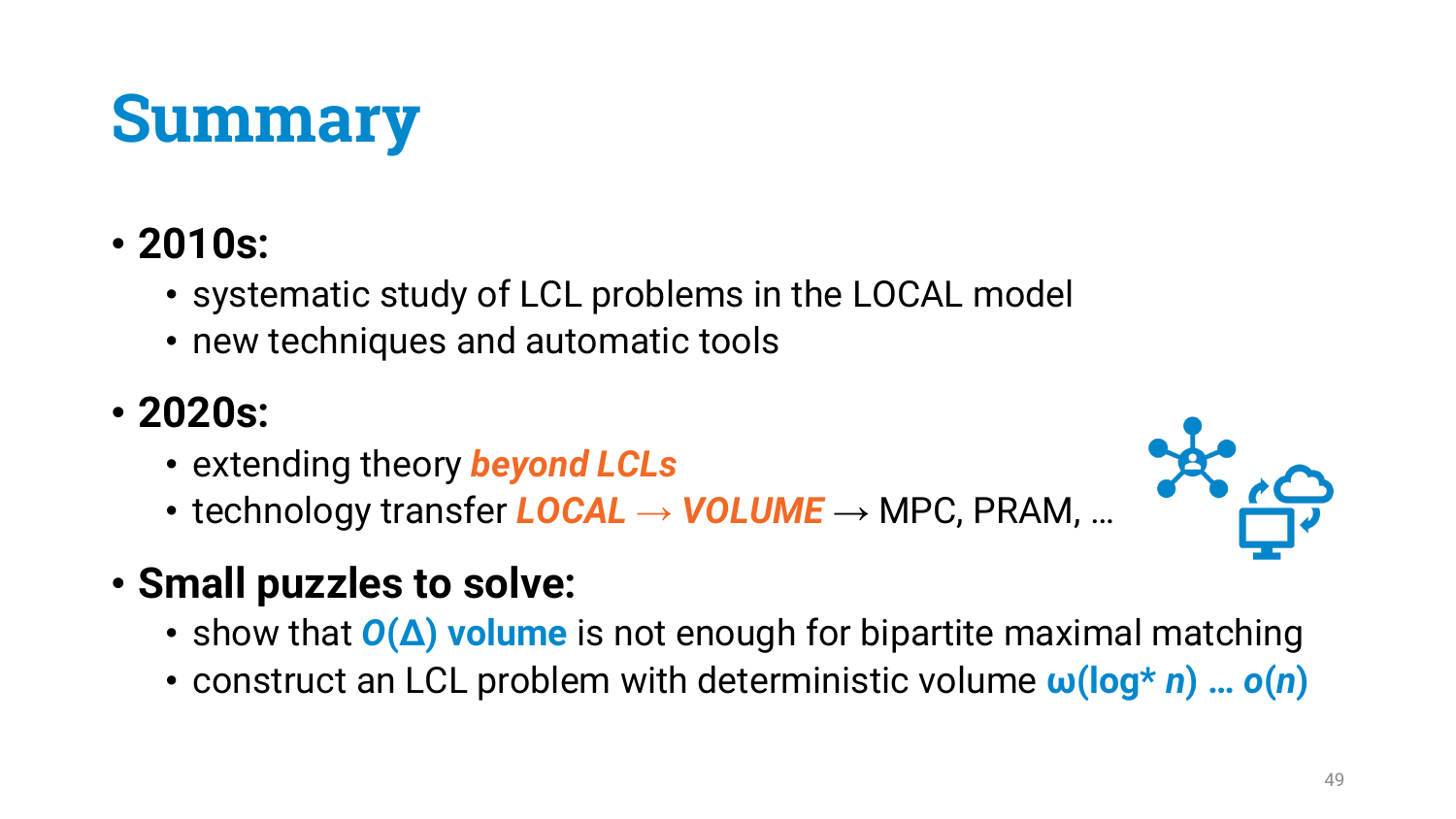# **Appendix: Additional notes**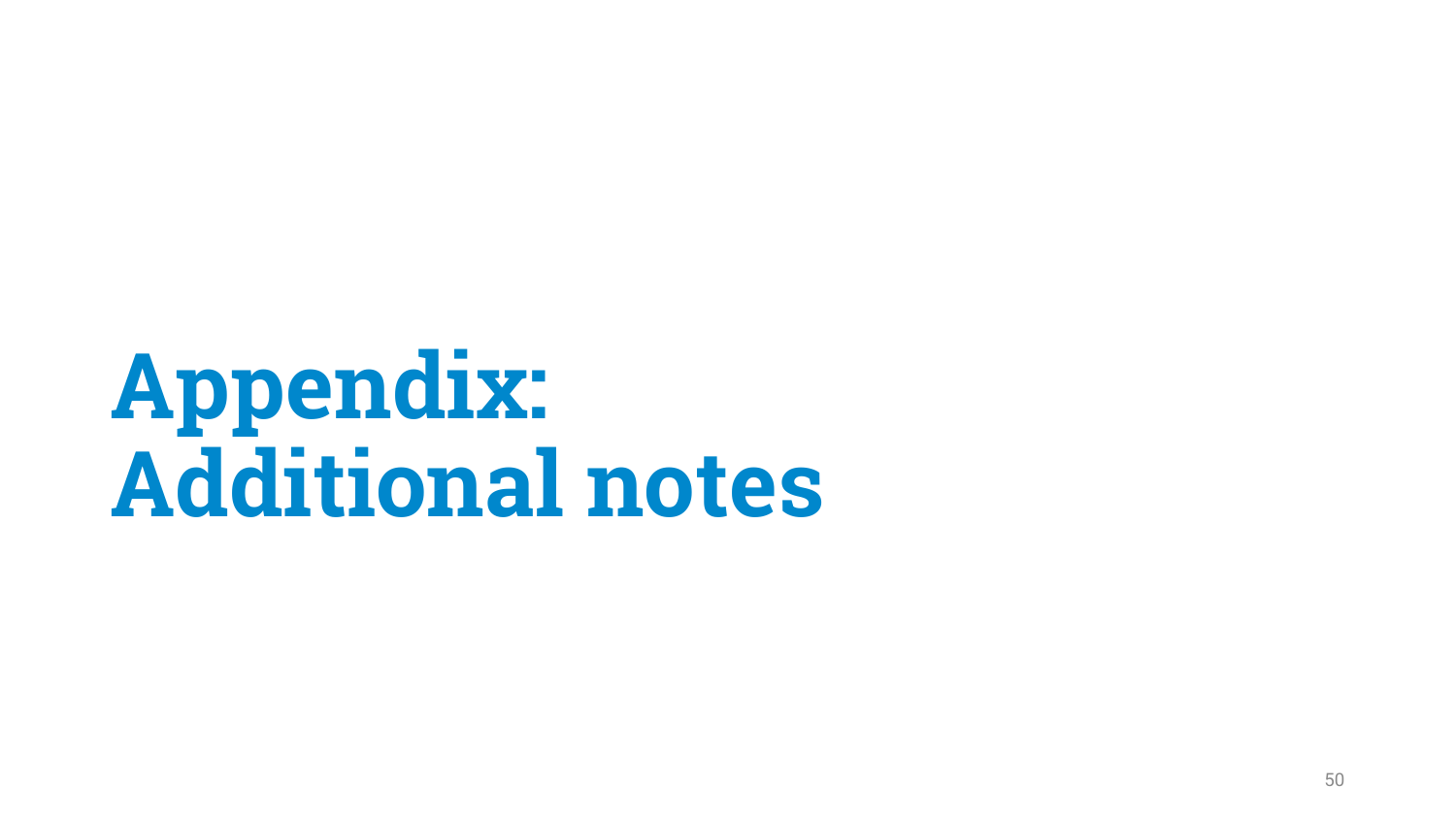## **Examples of questions that were well-understood already in the 1990s**

- **What can be computed with deterministic algorithms in anonymous networks?**
	- e.g. Angluin (1980), Yamashita & Kameda (1996)
	- key technique: **covering maps**
- **Which LCL problems can be solved in constant time?**
	- e.g. Naor & Stockmeyer (1993, 1995)
	- key technique: **Ramsey theory**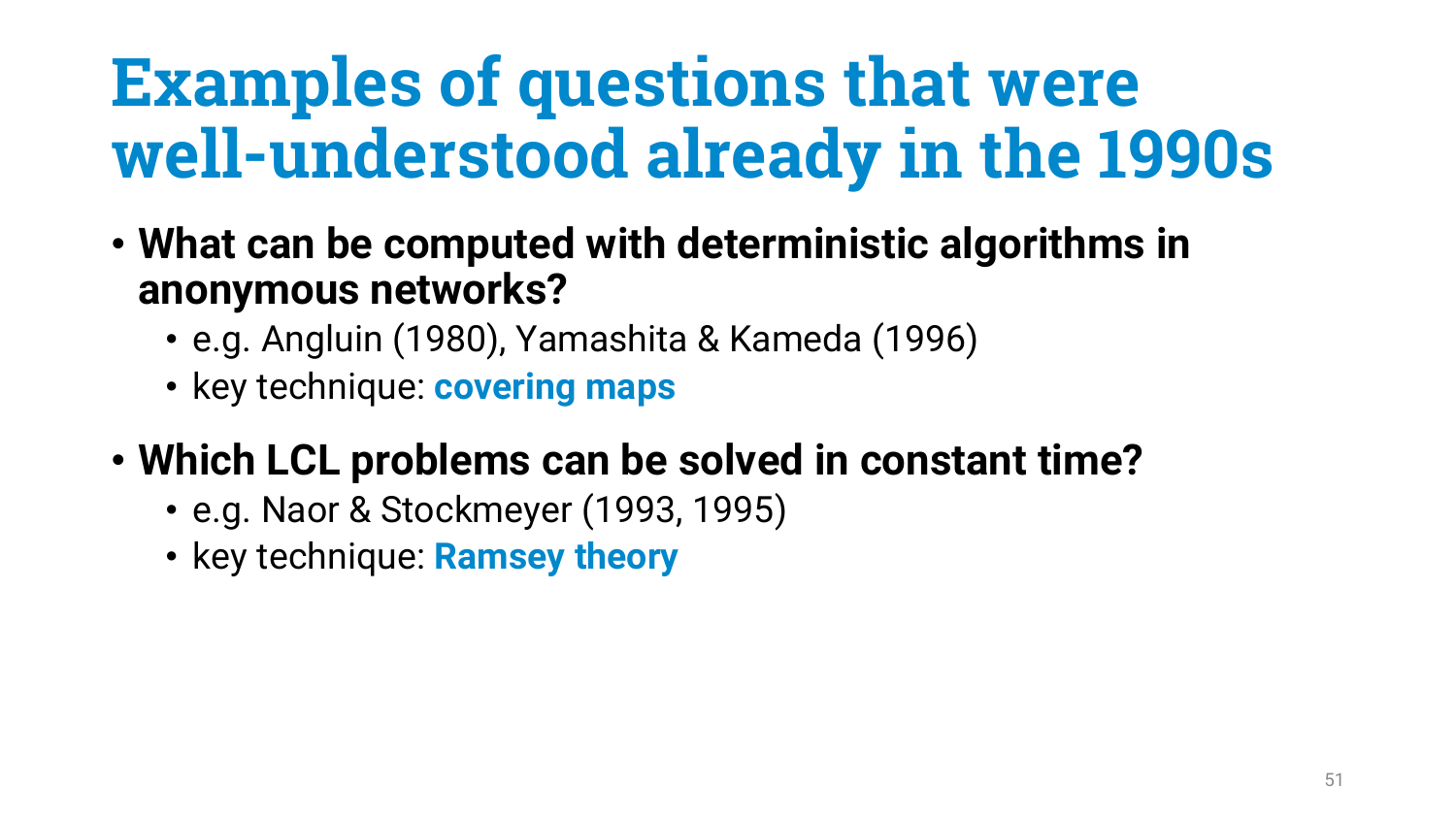# **With hindsight…**

- *Naor & Stockmeyer (1993, 1995)* introduced a very useful problem class (**LCL**s) and initiated the study of **decidability** of distributed complexity
	- but there was little follow-up work on these ideas until around *2016*
- *Linial (1987, 1992)* already had the key idea behind **"round elimination"**
	- but it was not really recognized as a general-purpose proof technique until around *2018*